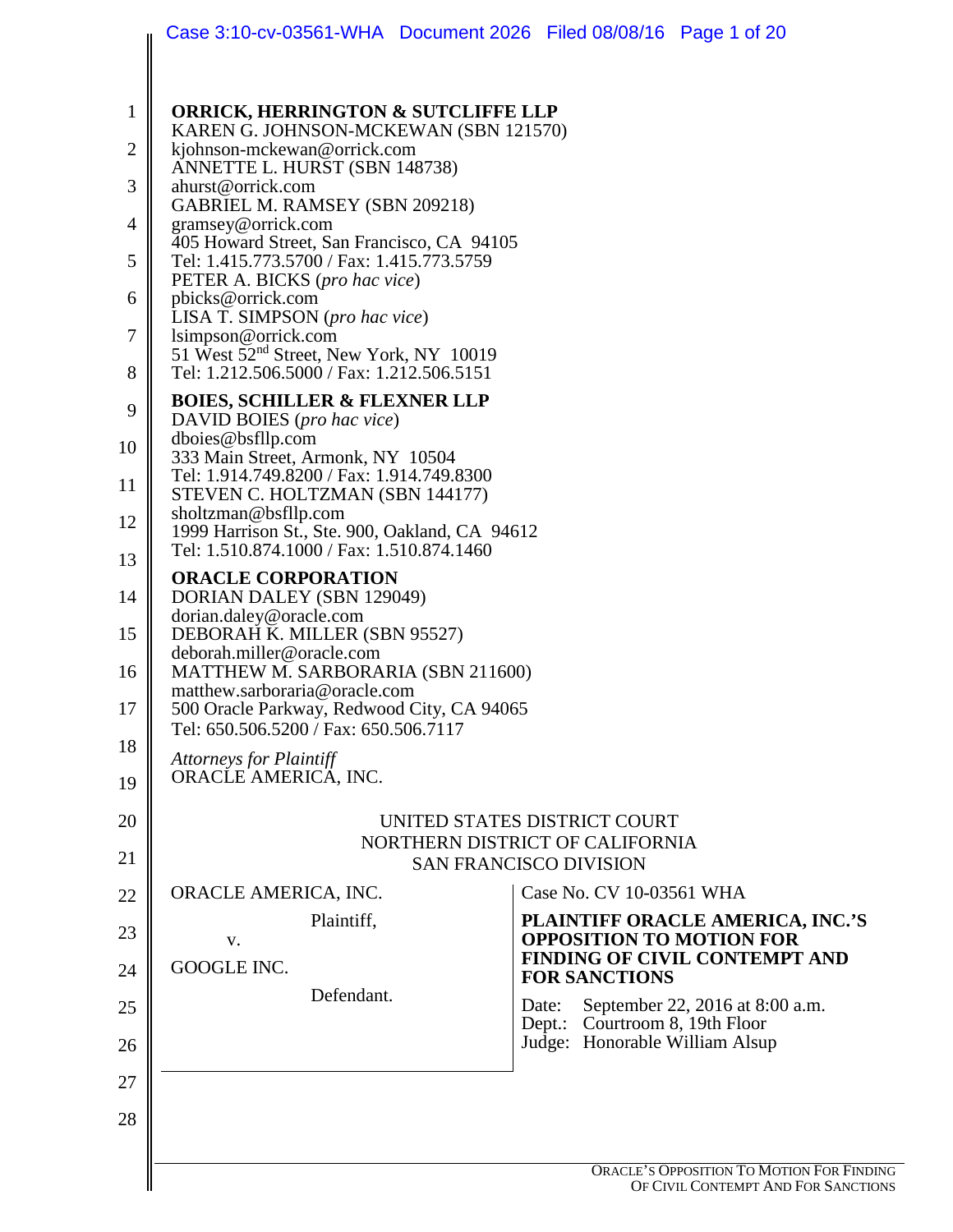|                | Case 3:10-cv-03561-WHA Document 2026 Filed 08/08/16 Page 2 of 20                          |      |
|----------------|-------------------------------------------------------------------------------------------|------|
| 1              | <b>TABLE OF CONTENTS</b>                                                                  |      |
| 2              |                                                                                           | Page |
| 3              |                                                                                           |      |
| $\overline{4}$ |                                                                                           |      |
| 5              | A.                                                                                        |      |
| 6              | <b>B.</b>                                                                                 |      |
|                | Subsequent Use Of The Information Ordered Produced By Judge Ryu 5<br>C.                   |      |
| 7              |                                                                                           |      |
| 8              | $\Pi$ .                                                                                   |      |
| 9              | GOOGLE'S MOTION FAILS TO ESTABLISH A PROTECTIVE ORDER<br>III.<br>VIOLATION                |      |
| 10             | A.                                                                                        |      |
|                | Google Agrees That No Advance Notice Was Required From Oracle  9<br><b>B.</b>             |      |
| 11             | Remedial Provisions In The Protective Order Are Inapplicable 10<br>C.                     |      |
| 12             | The Protective Order And Undisputed Facts Required No Action<br>1.                        |      |
| 13             | Oracle Was Not Required To Take Action With The Court 11<br>2.                            |      |
| 14             | GOOGLE FAILS TO MEET THE HIGH BURDEN REQUIRED TO PROVE<br>IV.                             |      |
| 15             | Disagreements Regarding Application Of The Protective Order Confirm<br>A.                 |      |
| 16             | <b>B.</b>                                                                                 |      |
| 17             | ORACLE AND ITS COUNSEL AT ALL TIMES ACTED IN GOOD FAITH 14<br>V.                          |      |
| 18             |                                                                                           | 15   |
| 19             |                                                                                           |      |
| 20             |                                                                                           |      |
| 21             |                                                                                           |      |
| 22             |                                                                                           |      |
| 23             |                                                                                           |      |
| 24             |                                                                                           |      |
| 25             |                                                                                           |      |
| 26             |                                                                                           |      |
| 27             |                                                                                           |      |
| 28             |                                                                                           |      |
|                | ORACLE'S OPPOSITION TO MOTION FOR FINDING<br>$-1-$<br>OF CIVIL CONTEMPT AND FOR SANCTIONS |      |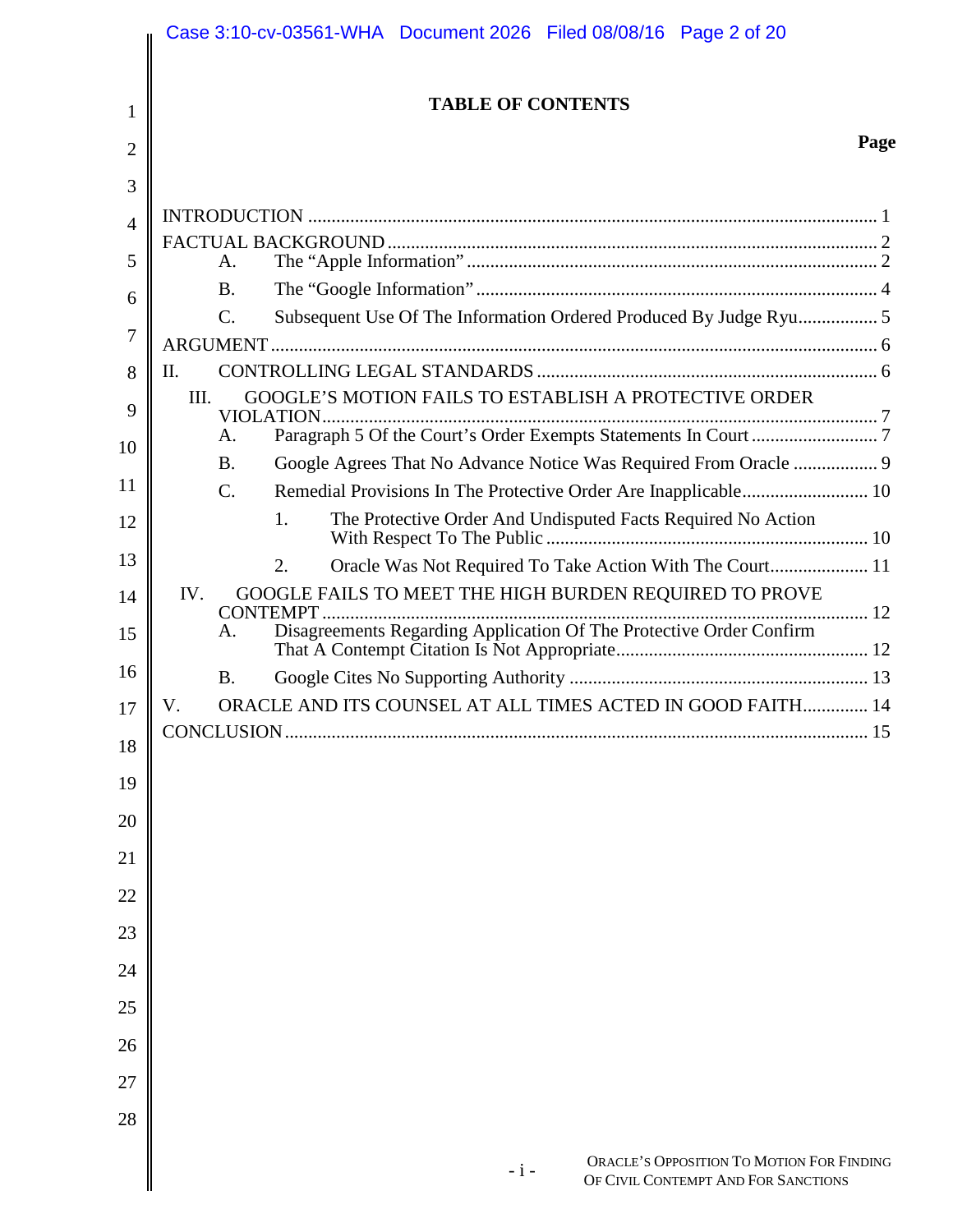|                | Case 3:10-cv-03561-WHA  Document 2026  Filed 08/08/16  Page 3 of 20                                                     |
|----------------|-------------------------------------------------------------------------------------------------------------------------|
| $\mathbf{1}$   | <b>TABLE OF AUTHORITIES</b>                                                                                             |
| $\overline{2}$ | Page                                                                                                                    |
| 3              |                                                                                                                         |
| $\overline{4}$ | <b>Federal Cases</b>                                                                                                    |
| 5              | Adams v. Albertson,                                                                                                     |
| 6<br>7         | Apple, Inc. v. Samsung Elecs. Co.,                                                                                      |
| 8<br>9         | Beam Sys. Inc. v. Checkpoint Sys., Inc.,<br>No. CV95-4068-RMT 1997 U.S. Dist. LEXIS 8812 (C.D. Cal. Feb. 5, 1997)13     |
| 10             | Biovail Labs., Inc. v. Anchen Pharms., Inc.,                                                                            |
| 11<br>12       | Bradford Techs., Inc. v. NCV Software.com,<br>No. C 11-40621 EDL, 2013 U.S. Dist. LEXIS 1592 (N.D. Cal. Jan. 3, 2013)14 |
| 13<br>14       | Colaprico v. Sun Microsystems, Inc.,                                                                                    |
| 15             | In re Dual-Deck Video Cassette Recorder Antitrust Litig.,                                                               |
| 16<br>17       | In re Dyer,                                                                                                             |
| 18<br>19       | Fair Housing of Marin v. Combs,                                                                                         |
| 20             | Falstaff Brewing Corp. v. Miller Brewing Co.,                                                                           |
| 21<br>22       | Harmston v. City & County of S.F.,                                                                                      |
| 23             | Imageware, Inc. v. U.S. W. Commc'ns,                                                                                    |
| 24<br>25       | Life Techs. Corp. v. Biosearch Techs., Inc.,                                                                            |
| 26<br>27       | M Seven Sys. Ltd. v. Leap Wireless Int'l, Inc.,                                                                         |
| 28             | O'M & Assocs., LLC v. Ozanne,                                                                                           |
|                | $-ii -$                                                                                                                 |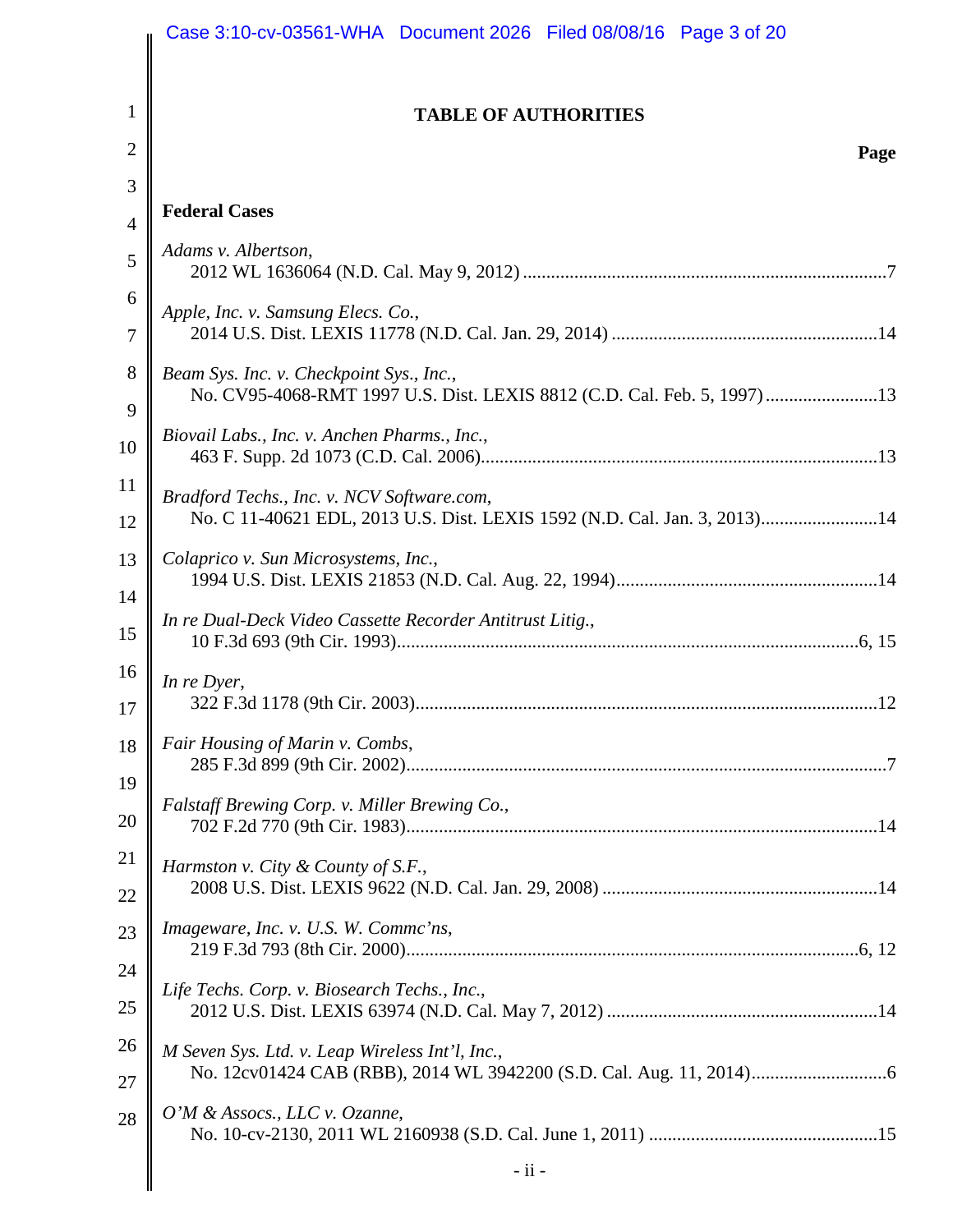|                                | Case 3:10-cv-03561-WHA  Document 2026  Filed 08/08/16  Page 4 of 20                        |
|--------------------------------|--------------------------------------------------------------------------------------------|
|                                |                                                                                            |
| $\mathbf{1}$<br>$\overline{2}$ | Riel v. Ayers,<br>No. CIV, S-01-0507 LKK/KJM, 2010 WL 3835798 (E.D. Cal. Sept. 30, 2010)14 |
| 3                              | Stone v. City & Cnty. of S.F.,                                                             |
| $\overline{4}$<br>5            | United States v. Saccoccia,                                                                |
| 6                              | Vertex Distrib., Inc. v. Falcon Foam Plastics, Inc.,                                       |
| $\overline{7}$<br>8            | <b>Rules</b>                                                                               |
| 9                              |                                                                                            |
| 10                             | <b>Other Authorities</b>                                                                   |
| 11                             | 7 James Wm. Moore et al., Moore's Federal Practice § 37.51[7][b] (3d ed. 2013) 6, 7, 12    |
| 12                             |                                                                                            |
| 13                             |                                                                                            |
| 14                             |                                                                                            |
| 15                             |                                                                                            |
| 16                             |                                                                                            |
| 17                             |                                                                                            |
| 18                             |                                                                                            |
| 19                             |                                                                                            |
| 20                             |                                                                                            |
| 21                             |                                                                                            |
| 22                             |                                                                                            |
| 23                             |                                                                                            |
| 24                             |                                                                                            |
| 25                             |                                                                                            |
| 26                             |                                                                                            |
| 27                             |                                                                                            |
| 28                             |                                                                                            |
|                                | $-$ iii $-$                                                                                |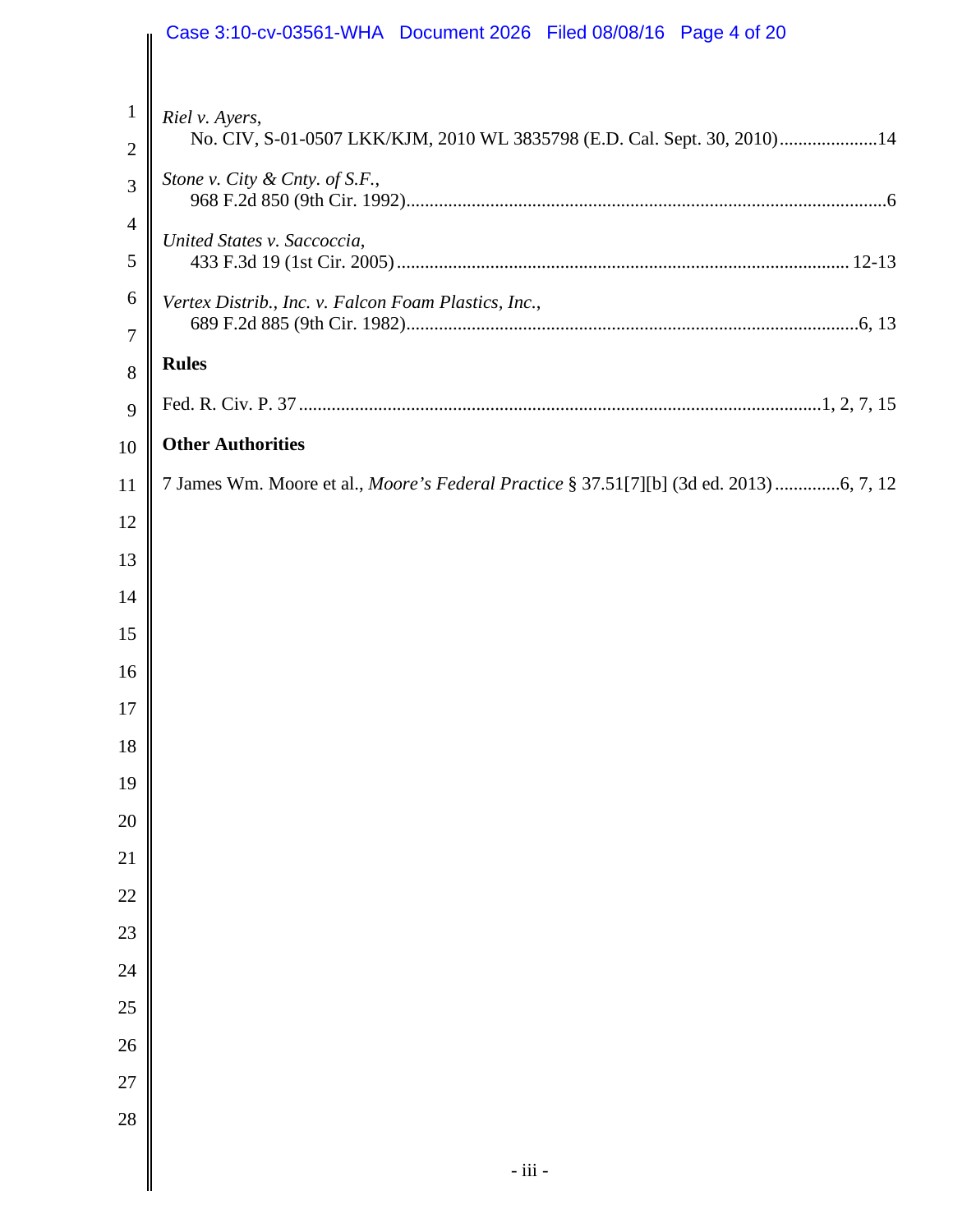1

**INTRODUCTION** 

2 3 4 5 6 7 8 9 Google's Motion for Civil Contempt and for Sanctions (the "Motion") is unprecedented. The confidential information was discussed in pre-hearing briefing, and Google then mischaracterized the contents of the information at oral argument. The statements Google now complains about were responsive to Google's arguments and were made during an open court hearing in response to probing questions from Magistrate Judge Ryu, principally during an onthe-fly rebuttal of mischaracterizations made by Google's counsel. Google cites no case in which contempt was found for statements made in court in violation of a protective order, let alone statements responsive to the other party's arguments.

10 11 12 13 14 15 16 17 Google has failed to satisfy its burden to meet the elevated requirements necessary for proving civil contempt by clear and convincing evidence and cites no facts that would support sanctions under FRCP 37(b)(2), which similarly requires "extreme circumstances" and a level of bad faith and willfulness that is not present here. Google fails to show that the Protective Order was violated, and certainly has not shown a violation by clear and convincing evidence. Google concedes that Oracle did not anticipate that specific revenue information would be referenced at the January 14, 2016 hearing, and thus the provision of the Protective Order that requires advance notice of an expected use of confidential information did not apply and was not violated.

18 19 20 21 22 23 24 25 26 27 28 Google's motion identifies two pieces of information it claims were improperly disclosed: (1) "Apple Information" and (2) "Google Information." At the January 14 hearing, Google only raised the Apple Information, and did not raise issues regarding the Google Information. As to the Apple Information, Judge Ryu did not grant Google's request to seal in real time and then denied Google's request in the written order that followed. Nevertheless, Google now argues that Ms. Hurst should be held in contempt for disclosing (1) information that Judge Ryu twice declined to seal and (2) information whose disclosure Google did not even object to at the time. Such a circumstance cannot support a contempt citation, which requires substantial proof of a clear violation of an unambiguous order and that the Court resolve all doubts in favor of the accused party. No matter how they are analyzed, the facts of this case do not constitute clear and convincing evidence of contempt. Nor do they amount to the extreme circumstances required for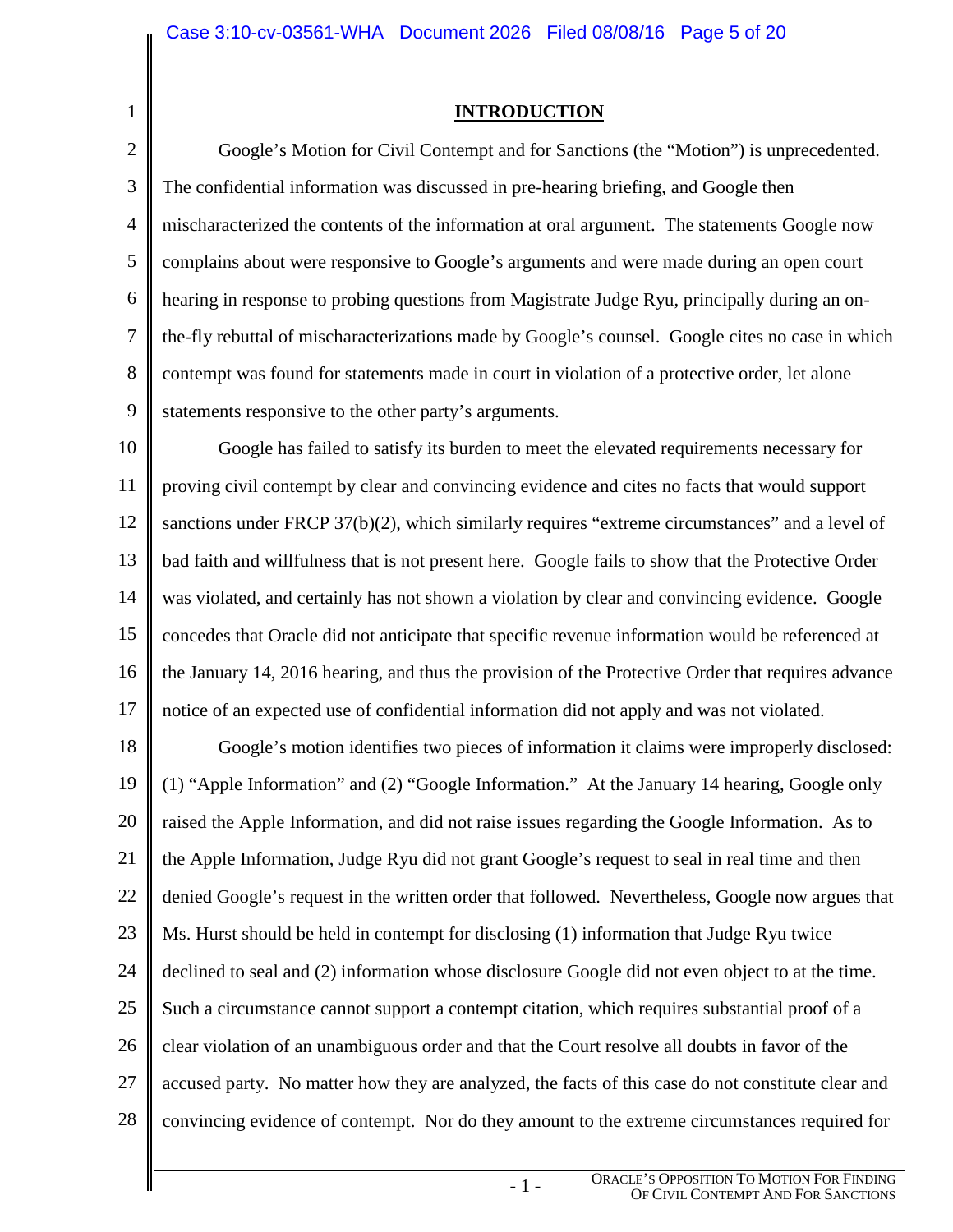|                | Case 3:10-cv-03561-WHA Document 2026 Filed 08/08/16 Page 6 of 20                                                    |  |
|----------------|---------------------------------------------------------------------------------------------------------------------|--|
| $\mathbf{1}$   | an award of sanctions under FRCP $37(b)(2)$ .                                                                       |  |
| $\overline{2}$ | <b>FACTUAL BACKGROUND</b>                                                                                           |  |
| 3              |                                                                                                                     |  |
| 4              | THE "APPLE INFORMATION"<br>A.<br>Google's advertising revenue share payments generally, and to Apple in particular, |  |
|                |                                                                                                                     |  |
| 5              | formed a significant part of this case. Oracle's economist Dr. Jaffe analyzed Google's revenue                      |  |
| 6              | sharing arrangements with other mobile platform providers, with a particular focus on Apple, and                    |  |
| 7              | opined that, <i>inter alia</i> ,                                                                                    |  |
| 8              |                                                                                                                     |  |
| 9              |                                                                                                                     |  |
| 10             |                                                                                                                     |  |
| 11             | ECF No. 1560-7 (Jaffe 2/8 Report)    260-273; ECF No. 1560-9 (Jaffe 2/29 Report)                                    |  |
| 12             | 36-38, 54-55. The Court-appointed expert, Dr. Kearl, opined that Google's                                           |  |
| 13             | would indicate that the                                                                                             |  |
| 14             | infringement generated profits. Hurst Decl. Ex. $C1$ (Kearl 3/23/16 Depo.) at 116:16-120:8; ECF                     |  |
| 15             | No. 1582-7 (Kearl 3/18/16 Rpt.) I 23-33. Oracle's damages expert, Mr. Malackowski,                                  |  |
| 16             | calculated the Platform Contribution Factor based upon Google's payment percentages to Apple                        |  |
| 17             | and other mobile platform providers. ECF No. 1560-13 (Malackowski 2/29/16 Rpt.) II 17, 281-                         |  |
| 18             | 294; id. Ex. 7.6; Ex. B (Malackowski Depo.) at 207:7-208:21. Google's expert, Dr. Leonard,                          |  |
| 19             | largely agreed with this approach to apportionment, taking further deductions. ECF No. 1563-7                       |  |
| 20             | (Leonard 3/10/16 Rpt.) II 63-65. The Court also relied upon the Platform Contribution Factor in                     |  |
| 21             | assessing causation and apportionment related to the <i>Daubert</i> motions regarding the damages                   |  |
| 22             | reports. ECF No. 1798 (Order Re Malackowski) at 8-12, 14; ECF No. 1784 (Order Re Leonard)                           |  |
| 23             | at 13-14.                                                                                                           |  |
| 24             | None of that crucial analysis was possible on January 14. Oracle, through Ms. Hurst,                                |  |
| 25             | sought to compel production of the data that formed the basis for these analyses. At that time,                     |  |
| 26             | discovery was closed, opening expert reports had been exchanged, and the deadlines for rebuttal                     |  |
| 27             | expert reports were looming. Oracle was seeking information that its experts needed for trial.                      |  |
| 28             | <sup>1</sup> All "Ex." citations herein are to Exhibits to the Hurst Declaration unless otherwise noted.            |  |
|                | ORACLE'S OPPOSITION TO MOTION FOR FINDING<br>$-2-$<br>OF CIVIL CONTEMPT AND FOR SANCTIONS                           |  |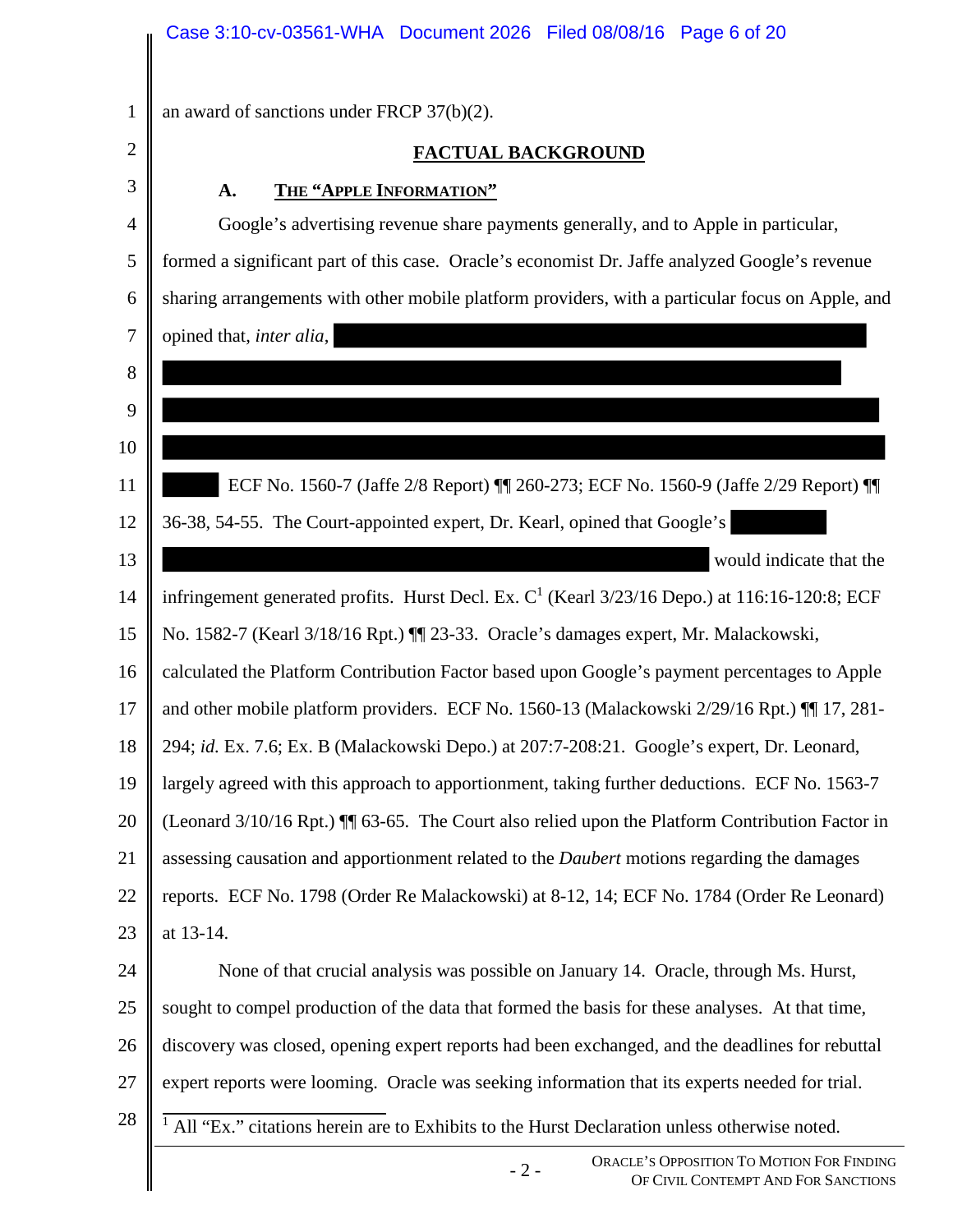#### Case 3:10-cv-03561-WHA Document 2026 Filed 08/08/16 Page 7 of 20

- 3 - ORACLE'S OPPOSITION TO MOTION FOR FINDING 1 2 3 4 5 6 7 8 9 10 11 12 13 14 15 16 17 18 19 20 21 22 23 24 25 26 27 28 The January 14, 2016 hearing concerned a motion to compel Google to produce the agreements reflecting this revenue sharing data and to provide a witness prepared to testify about such agreements. ECF No. 1404 (Jnt. Disc. Br.); 1/14/16 Hr'g Tr. at 2:22-3:23. The only revenue share data with respect to non-Android platform providers Google had produced was one 30(b)(6) witness who testified the estimated Apple percentage at a point in time. Ex. A (Gold 12/11/15 Depo.) at 13:1-19:7, 226:25-267:14. Beyond a few vague details, the witness did not know the terms of the Apple agreement for the relevant time period, and Google designated no witness on agreements with other entities. *Id.* at 14:2-19:7; Hurst Decl. ¶ 2; *see* ECF No. 1404. In its opposition letter brief, ECF No. 1404, Google argued that it should not be required to produce the requested data at all because it was insufficiently relevant to the case, *id.* at 4-6, or alternatively, that the motion was moot due to the production of a sliver of the requested information: the aforementioned limited and general deposition testimony regarding the estimated Apple percentage at a point in time, *id.* at 6-7. During the hearing, Judge Ryu inquired about the revenue share information Google had provided already to explore whether Oracle needed additional information. *See, e.g.*, 1/14/16 Hr'g Tr. at  $2:24-3:14$ .<sup>2</sup> Google's counsel argued that Oracle "has everything [it] needs" including the "percentage of the revenue [] shared" "from 2008, and probably forward." *Id.* at 17:1-11. Google's counsel stated that the revenue sharing information Oracle sought with respect to Apple had already been provided in the 30(b)(6) deposition cited in Google's letter brief. *See, e.g.*, *id.*  at 16:14-20, 17:1-11, 20:3-16, 26:20-21, 29:10-13. Google's counsel, Mr. Van Nest, asserted that Ms. Hurst's statements to the contrary were "absolutely not true," and stated that the information had already been provided in a 30(b)(6) deposition. *Id.* at 20:3-16. Neither side had provided the Court with excerpts of the deposition transcript as part of the briefing of the motion. To assist the Court, Ms. Hurst asked a colleague to open the transcript on his laptop and check the testimony. Hurst Decl. ¶ 7. The transcript confirmed that the witness had given testimony only as to a limited understanding of the Apple percentage, not the complete year-byyear information Mr. Van Nest stated was disclosed. Ex. A (Gold 12/11/15 Depo.) at 13:1-15:25, 2 *See also* 1/14/2016 Hr'g Tr. at 3:24-25, 5:4-8, 5:17-18, 12:1-6, 16:4-7, 19:4-5, 20:6-12, 21:16-21, 21:24-25, 24:16-23, 26:7-16, 27:23-28:4, 28:14, 28:21.

OF CIVIL CONTEMPT AND FOR SANCTIONS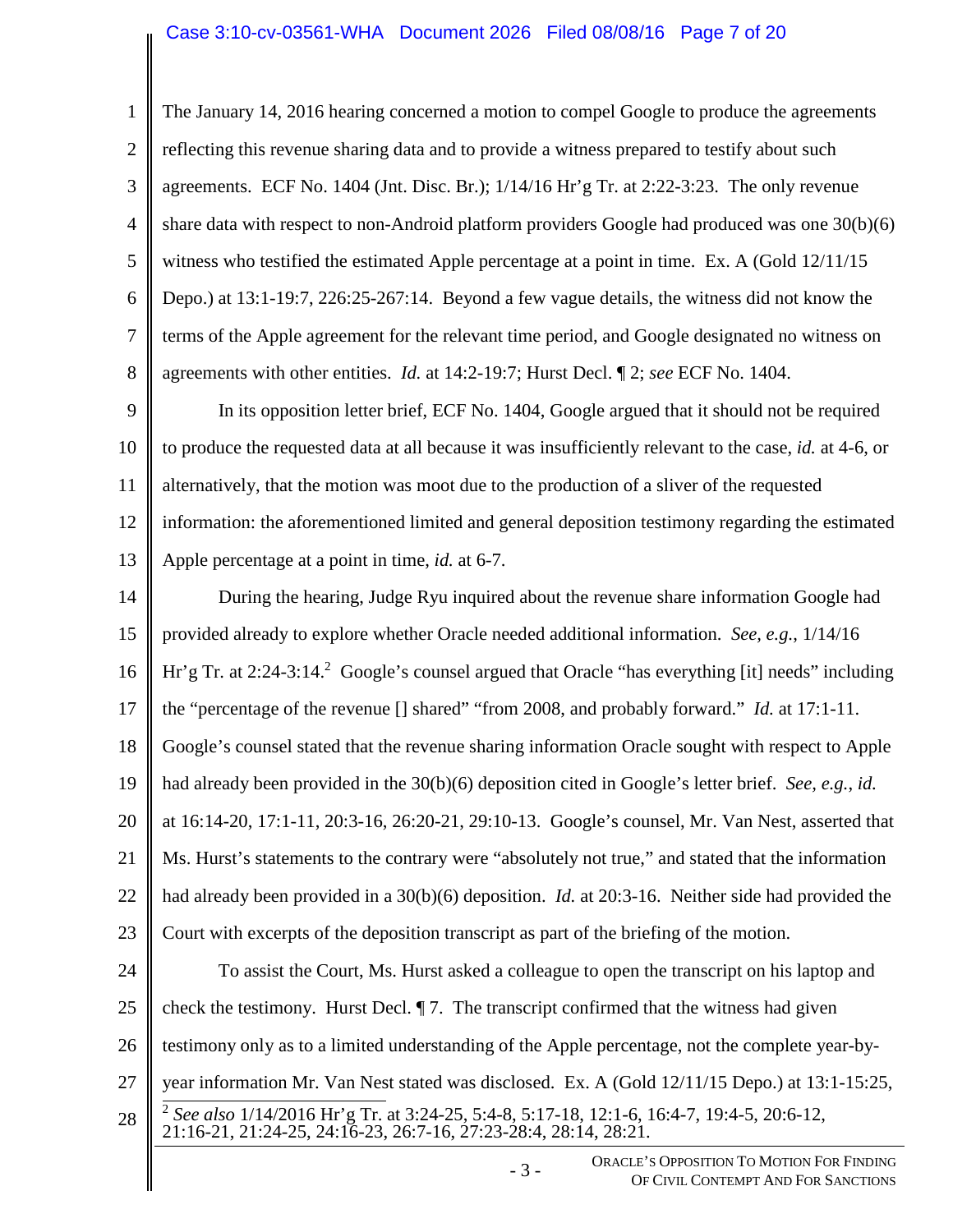#### Case 3:10-cv-03561-WHA Document 2026 Filed 08/08/16 Page 8 of 20

18:14-19:7. To correct Mr. Van Nest's inaccurate statements to the Court, and to explain why Oracle needed additional information in admissible form, Ms. Hurst explained that the witness had limited his testimony to what the Google revenue-share percentage with Apple had been "at one point in time" to which Mr. Gold had testified. 1/14/16 Hr'g Tr. at 29:10-25.

5 6 7 8 9 10 11 12 13 14 Oracle, as Google now concedes, had no reason to anticipate that Google would raise the precise contents of Mr. Gold's 30(b)(6) deposition at the hearing. *See* Mot. 11 n.8; *see* Hurst Decl. ¶ 8. Indeed, Google was arguing against producing *additional* information that Oracle sought, claiming it was irrelevant. What had already been provided was not, Oracle thought, athe principal issue. But based on Mr. Van Nest's assertions, Oracle referred to the deposition transcript to ensure that the Court had accurate information as part of a discussion that *Google* initiated. Given the comments by Google's counsel, it was not effective or appropriate to argue about who was right about the contents of the deposition transcript when it could be readily verified. Ms. Hurst read the transcript to the Court in the heat of an argument to put to rest the dispute about the deposition, and did not think to censor her response. Hurst Decl. ¶¶ 6-9.

15 16 17 18 19 20 21 After Ms. Hurst read the portion of the transcript to which Mr. Van Nest had referred in his argument, Mr. Van Nest objected and requested a sealing order. 1/14/16 Hr'g Tr. at 29:23-30:18. In response to the Court's inquiry, Ms. Hurst correctly stated that the transcript was labeled confidential. *Id.* at 30:8-10. Judge Ryu then declined Google's request, noted that "some of the stuff is going to come out," and stated that she would consider Google's request further. *Id.* at 30:5-31:3. That was the end of the discussion. *Id.* at 31:4. The next week, the Court denied Google's request to seal that portion of the transcript. ECF No. 1434 at 2.

22

1

2

3

4

## **B. THE "GOOGLE INFORMATION"**

23 24 25 26 27 28 Google also now objects to disclosure of Android revenue and profit numbers that it did *not* address at the January 14 hearing, which it calls "Google Confidential Information." This information came up in response to the Court's request that Ms. Hurst "explain" how the requested information "would play into apportionment of profits," which was part of a broader inquiry regarding Oracle's damages analysis. 1/14/16 Hr'g Tr. at 3:21-25. Ms. Hurst referred to gross estimates for revenue and profits associated with Android as part of the explanation that the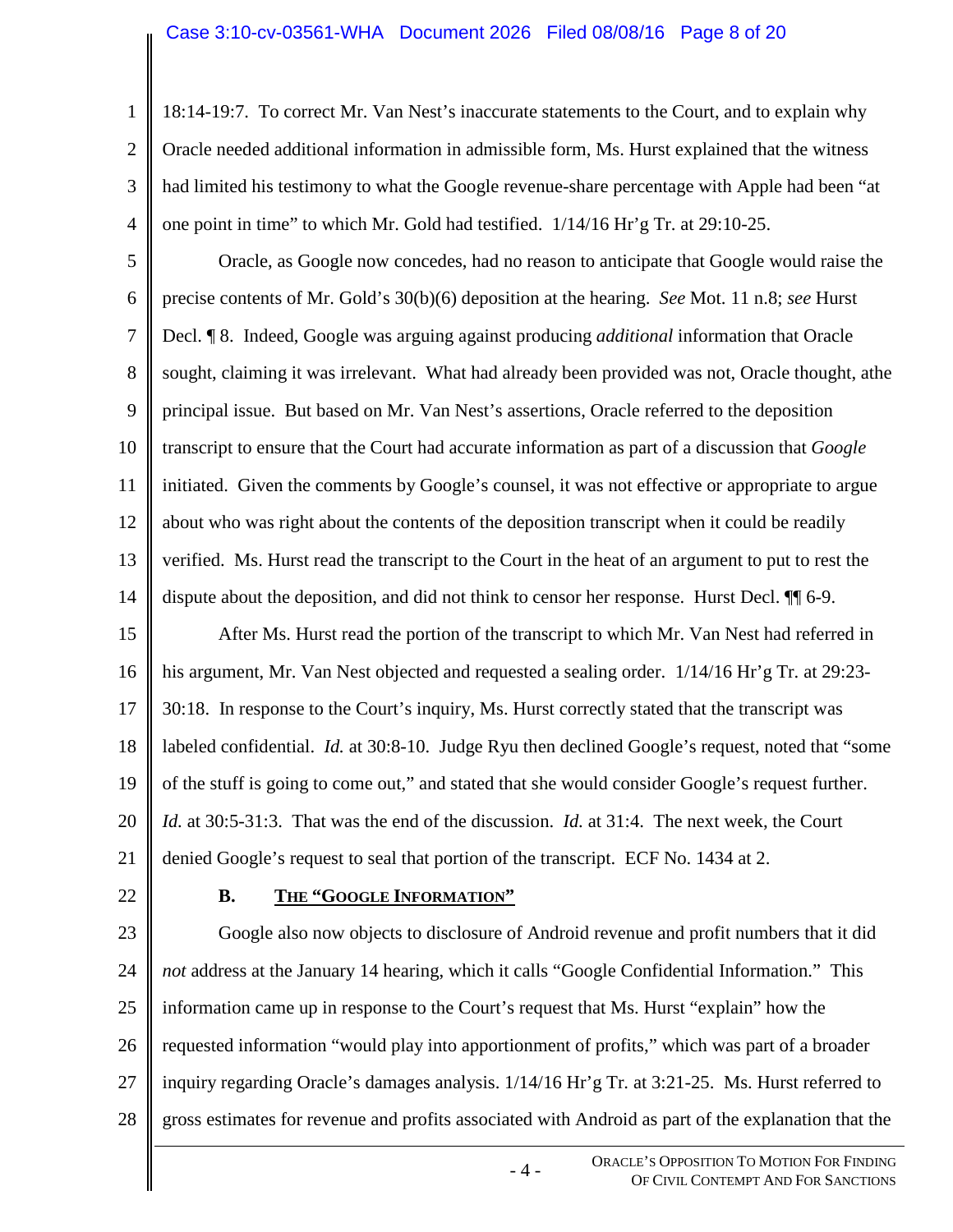#### Case 3:10-cv-03561-WHA Document 2026 Filed 08/08/16 Page 9 of 20

2 3 4 5 Court requested, and then later in response to a question from the Court regarding the relevance of this information to fair use issues. *Id.* at 4:1-8:1. Google did not object to or express any concern about the disclosure of the Google Information at the hearing. Oracle and its counsel did not comment in the media, or publicly discuss either the Apple or Google information following the hearing, although identical numbers were part of May's trial. Hurst Decl. ¶ 10.

6 7 8 9 10 11 12 13 14 On January 19, 2016 Google's counsel wrote to Oracle's counsel requesting that Oracle join in a request to seal portions of the transcript. Before Oracle could respond, the Court issued an order that day denying Google's earlier request to seal. ECF No. 1434 at 2. Google thereafter filed a motion for reconsideration of the ruling denying its motion to seal the "Apple Confidential Information," and also filed its first motion to seal the "Google Confidential Information." *See* ECF Nos. 1440 & 1441. Oracle did not oppose the relief requested in Google's motions, and stated that Oracle took no position on the requests. *See* ECF Nos. 1442 & 1478. The Court thereafter issued an order two months after the January 14 hearing granting the majority of Google's requests to seal. ECF No. 1541 (dated March 21, 2016).

15

1

#### **C. SUBSEQUENT USE OF THE INFORMATION ORDERED PRODUCED BY JUDGE RYU**

16 17 18 19 20 21 22 23 24 Judge Ryu ultimately ordered disclosure of Google's payments to mobile providers with the identity of those providers masked, with the protection for Oracle that Google could not rely upon Oracle's inability to identify the mobile providers in any way in attacking Oracle's use of the information. ECF No. 1436 (Order Re MTC). As noted above, this data became central in the discussion of the economics and damages experts. Google's damages expert actually relied on Google's internal Apple revenue share number to apportion Android-related ad revenue. ECF No. 1563-7 (Leonard 3/10/16 Rpt.) ¶¶ 63-65. Oracle's expert discussed the significance of the Apple payments in his reports, and relied upon a weighted average of all mobile platform revenue sharing payments to derive his Platform Contribution Factor.<sup>3</sup>

25 26 27 28 During *Daubert* and *in limine* proceedings, the parties and the Court publicly discussed Google Information that had been previously designated confidential under the Protective Order. *See, e.g.*, 4/19/2016 Hr'g Tr. at 94:17-95:11 (discussing Android's overall revenues, profits, and  $3$  Revenue share such as the Apple Information would have been presented during the damages phase. *See, e.g.*, ECF No. 1798 at 9:9-12 (permitting use of revenue share data).

> - 5 - ORACLE'S OPPOSITION TO MOTION FOR FINDING OF CIVIL CONTEMPT AND FOR SANCTIONS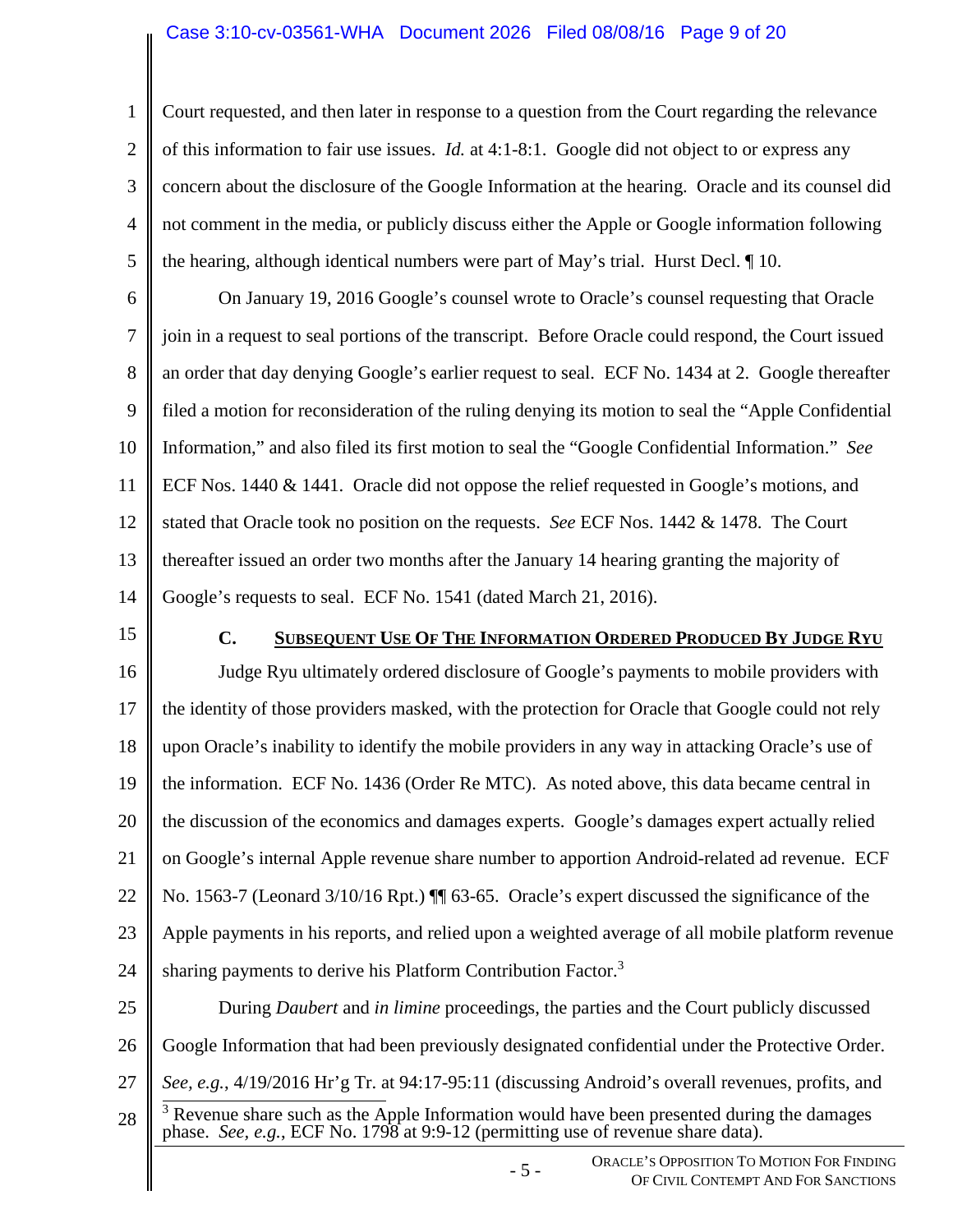|                | Case 3.10-CV-03561-WHA DOCUMENT 2026 FIEQ 08/08/16 Page 10 01 20                                  |
|----------------|---------------------------------------------------------------------------------------------------|
| $\mathbf{1}$   | revenue sharing percentage), 131:11-14 (Android's revenues and profits); 4/20/2016 Hr'g Tr. at    |
| $\overline{2}$ | 68:16-20, 70:1-4 (discussing Android revenue and profits); ECF No. 1784 (MIL Ord. Re Dr.          |
| 3              | Leonard) at 4 (Android's profits); ECF No. 1798 (Ord. Re Malackowski) at 2-4 (Android             |
| $\overline{4}$ | revenues, profits, and revenue sharing figures). None of these hearings were sealed, and          |
| 5              | proceedings were consistently open to the public. The Court subsequently denied Google's          |
| 6              | request to exclude, among other things, the Google Information, ECF No. 1773, and at trial        |
| 7              | Android revenue information was the subject of testimony and argument in open court during the    |
| 8              | liability phase, e.g., Trial Tr. 251:23-252:8; 1777:5-14, 2140:17-20.                             |
| 9              | <b>ARGUMENT</b>                                                                                   |
| 10             | П.<br><b>CONTROLLING LEGAL STANDARDS</b>                                                          |
| 11             | "The standard for finding a party in civil contempt is well settled: The moving party has         |
| 12             | the burden of showing by clear and convincing evidence that the contemnors violated a specific    |
| 13             | and definite order of the court." In re Bennett, 298 F.3d 1059, 1069 (9th Cir. 2002) (quotation   |
| 14             | marks omitted). There can be no contempt when the order is "ambiguous" or when there is           |
| 15             | "doubt or uncertainty in the minds of those to whom it is addressed." Vertex Distrib., Inc. v.    |
| 16             | Falcon Foam Plastics, Inc., 689 F.2d 885, 889, 891 (9th Cir. 1982). The moving party must         |
| 17             | demonstrate that the party accused of contempt (1) "violated the court order, (2) beyond          |
| 18             | substantial compliance, (3) not based on a good faith and reasonable interpretation of the order, |
| 19             | (4) by clear and convincing evidence." In re Dual-Deck Video Cassette Recorder Antitrust Litig.,  |
| 20             | 10 F.3d 693, 695 (9th Cir. 1993) (reversing sanctions order). "Technical or inadvertent           |
| 21             | violations will not support a finding of civil contempt." Stone v. City & Cnty. of S.F., 968      |
| 22             | F.2d 850, 857 (9th Cir. 1992) (ellipses in original).                                             |
| 23             | Contempt citations inflict serious reputational injuries and thus should not be imposed           |
| 24             | lightly. To meet the controlling legal requirements, contempt must "be clear and certain."        |
| 25             | Imageware, Inc. v. U.S. W. Commc'ns, 219 F.3d 793, 797 (8th Cir. 2000). "Any doubts" whether      |
| 26             | the requirements are "met in a particular case must be resolved in favor of the party accused of  |
| 27             | civil contempt." M Seven Sys. Ltd. v. Leap Wireless Int'l, Inc., No. 12cv01424 CAB (RBB), 2014    |
| 28             | WL 3942200, at *4 (S.D. Cal. Aug. 11, 2014) (quoting 7 James Wm. Moore et al., Moore's            |
|                | ORACLE'S OPPOSITION TO MOTION FOR FINDING<br>$-6-$<br>OF CIVIL CONTEMPT AND FOR SANCTIONS         |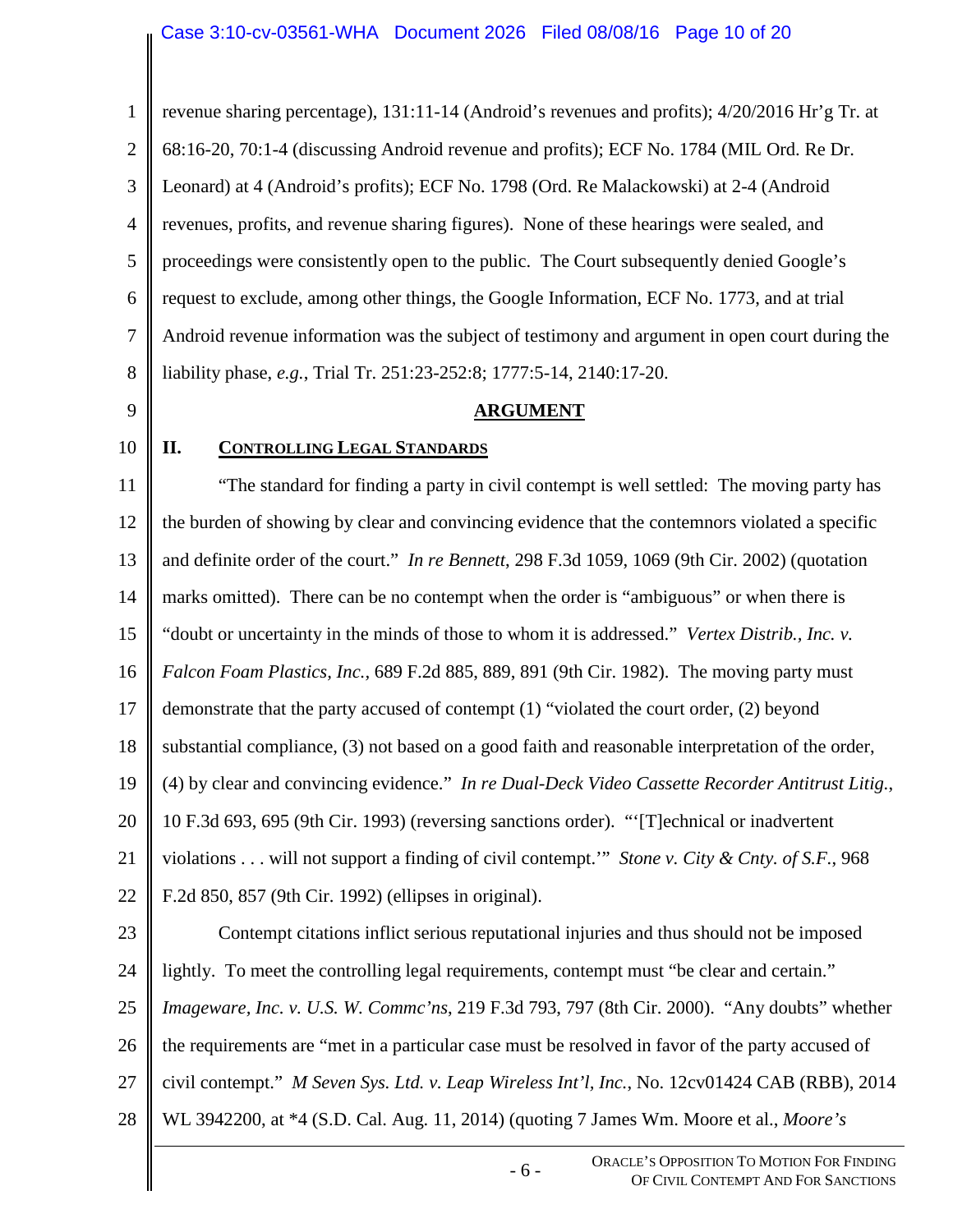1 *Federal Practice* § 37.51[7][b], at 37-109 (3d ed. 2013)).

2 3 4 5 6 7 8 9 The standard for imposing sanctions under Rule 37(b)(2) is similarly rigorous. A court has authority to impose sanctions under Rule 37(b)(2) when a party "fails to obey an order to provide or permit discovery." Even when a party has violated an order, "[i]n the Ninth Circuit, [Rule 37] sanctions are appropriate only in 'extreme circumstances' and where the violation is 'due to willfulness, bad faith, or fault of the party.'" *Fair Housing of Marin v. Combs*, 285 F.3d 899, 905 (9th Cir. 2002); *see also Adams v. Albertson*, 2012 WL 1636064, at \*1 (N.D. Cal. May 9, 2012) ("Rule 37 sanctions are appropriate in extreme circumstances where violations are due to willfulness, bad faith, or fault of the party.").

10

## **III. GOOGLE'S MOTION FAILS TO ESTABLISH A PROTECTIVE ORDER VIOLATION**

11 12 13 14 15 16 17 18 19 20 This Court's Order adopting the Protective Order only subject to certain conditions casts substantial doubt on whether the Protective Order applies to statements made in open court hearings. ECF No. 68 ¶ 5 ("Any confidential materials used openly in court *hearings* or trial will not be treated in any special manner *absent a further order.*" (emphasis added)). Even ignoring the Court's conditions, the Protective Order *at most* required advance notice to Google *if* Oracle reasonably expected to use confidential material at the January 14 hearing. ECF No. 66, ¶ 5.2(b). Both sides agree that Oracle *did not* anticipate the disclosure. Mot. 11, n.8 ("Google accepts … [that Oracle's counsel] did not expect in advance of the hearing to disclose the information."); *see*  Prot. Ord. ¶ 5.2(b) (requiring advance notice to ensure "only authorized individuals … are present."). Google's motion fails to establish a violation of the Protective Order.

21

## **A. PARAGRAPH 5 OF THE COURT'S ORDER EXEMPTS STATEMENTS IN COURT**

22 23 24 25 26 Beyond boilerplate provisions, Google's motion fails to cite single provision in the Protective Order that it claims was violated by a disclosure of information at the January 14 hearing, and Google's argument relies instead on provisions that apply once a *violation has occurred*. Google cannot cite a term that was violated because none exists, as this Court's orders and statements make clear and the parties' consistent practice confirms.

27 28 The Court's order approving the Protective Order was "subject to … conditions," which included a condition in Paragraph 5 that "[a]ny confidential materials used openly in court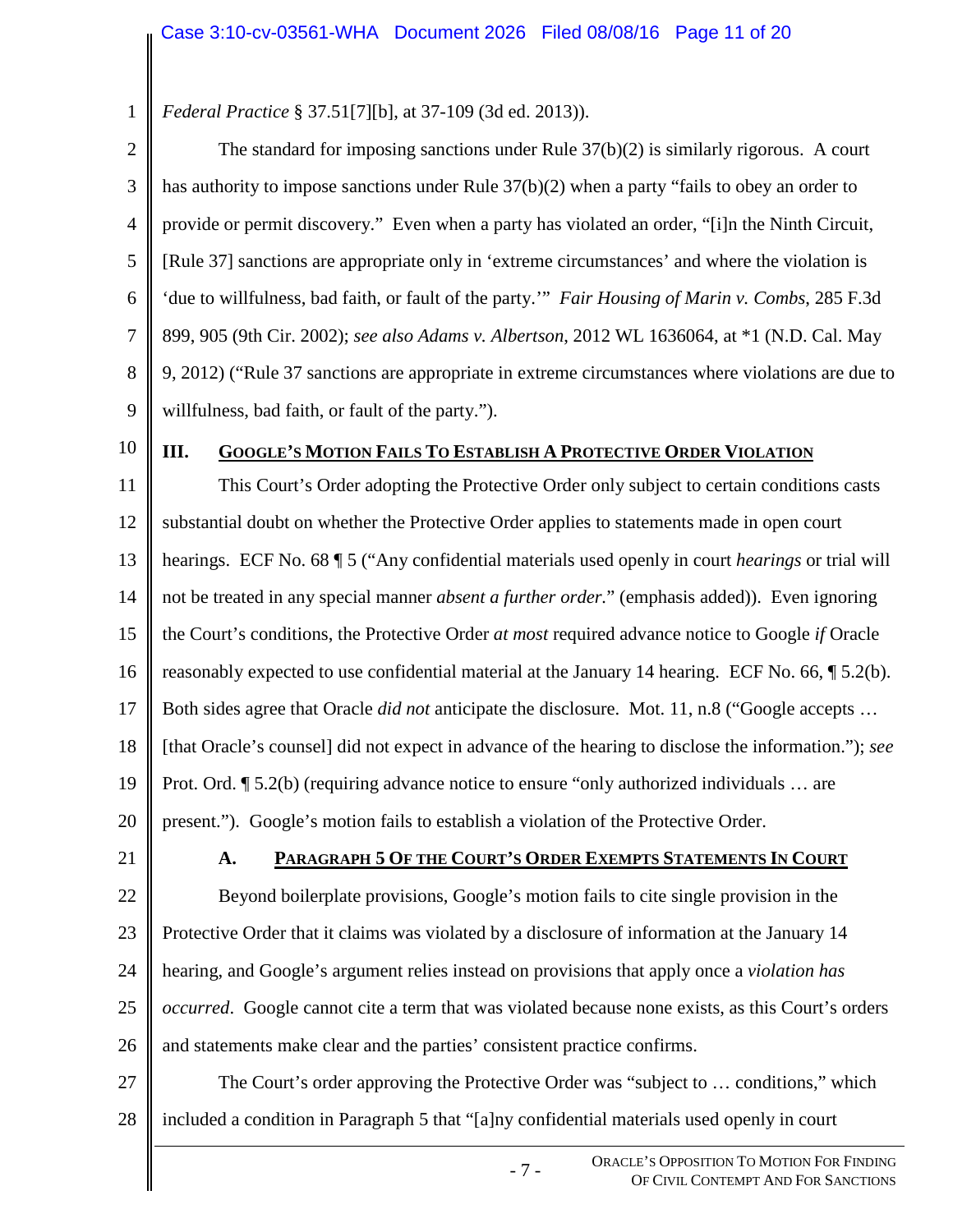#### Case 3:10-cv-03561-WHA Document 2026 Filed 08/08/16 Page 12 of 20

1

2 3 4 5 6 hearings or trial will not be treated in any special manner absent a further order." ECF No. 68 5. Paragraph 4 of the Court's Order also emphasizes "public access" to the court proceedings. Indeed, throughout the litigation, this Court has emphasized that "the United States of America and the public own this courtroom" and that "we cannot run a public trial and constantly be excusing people from the courtroom." *See, e.g.*, 2/24/16 Hr'g Tr. at 6:2-25; 4/19/2016 Hr'g Tr. at 7:12-13 ("The public has a right to see what goes on in their District Courts.").

7 8 9 10 11 12 13 The understanding that the Protective Order does not apply to statements made in court hearings or trial is consistent with the parties' approach to pretrial *Daubert* and *in limine* practice, outlined above. Confidential information was discussed publicly at the 2/24/2016 tutorial hearing and during the *Daubert* and *in limine* hearings, but the courtroom was not sealed and confidential information was not treated differently from other material. The Court's order and statements had made clear that where a public hearing called for confidential information, the information was not subject to special treatment.<sup>4</sup>

14 15 The information Google identifies in its motion was disclosed in a public court hearing where the topic of the hearing called for discussion of material designated confidential under the

16 Protective Order. The parties filed a joint discovery letter brief laying out the issue for the

17 hearing, and both sides understood that confidential information related to Google's revenue

18 sharing agreements with third parties was the issue for the hearing. ECF No. 1404. In fact,

19 Google's portion of the statement cited the specific deposition excerpts from the Gold deposition

20 that Google now complains it lacked notice would be discussed. *Id.* at 7 (citing Gold 12/11/15

21 Depo. at 13:1-16:23 (discussing Google's revenue sharing arrangement with Apple)). And it was

22 Google's counsel that raised the same deposition testimony seven times at the January 14 hearing

23 before Oracle was compelled to respond with accurate information. 1/14/16 Hr'g Tr. at 16:14-16

24 ("Our  $30(b)(6)$  witness [Mr. Gold] outlined the revenue sharing percentage."), 16:14-16, 17:1-5,

- 25 26 27 <sup>4</sup> Nor can the text of the Protective Order be read to apply to public court hearings. The purpose of advance notice of expected use of Protected Material is "so that the other parties can ensure that only authorized individuals . . . are present at those proceedings." ECF No. 66  $\P$  5.2(b). Google could have asked to seal the courtroom, but it did not do so even though its papers and argument put the relevant information at issue. Google likely did not seek to close the courtroom
- 28 because doing so requires that information be of a "compelling nature." *See* ECF No. 68, ¶ 4 ("Only social security numbers, names of juveniles, home addresses and phone numbers, and

trade secrets of a compelling nature (like the recipe for Coca Cola, for example) will qualify.").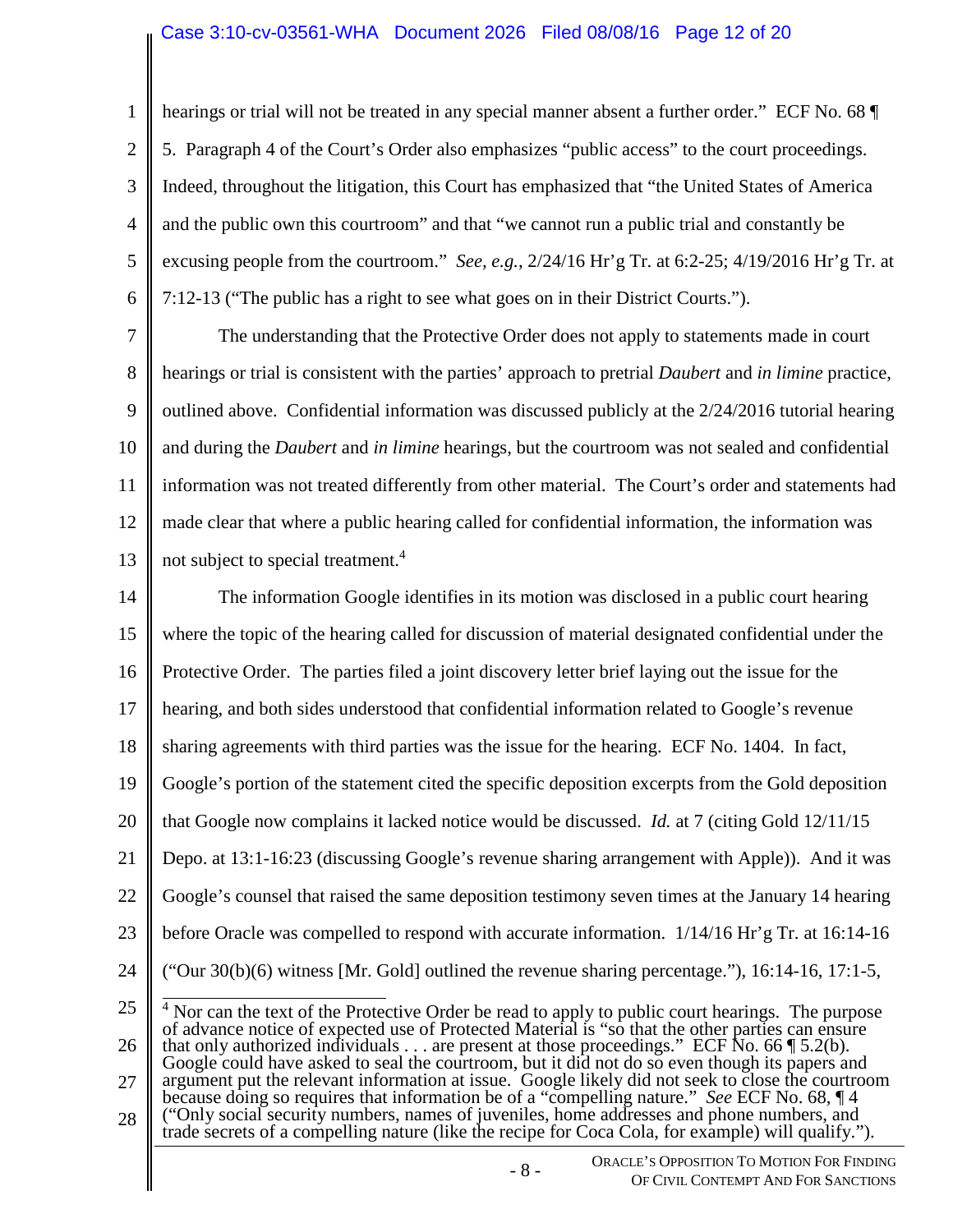1 2 3 17:17-19, 20:3-11, 20:13-16, 29:10-13. Google's counsel also responded to Oracle's counsel's general statements by stating: "That's not true. That's absolutely not true." *Id.* at 20:7-8. Oracle's counsel needed to respond to Judge Ryu with what was true.

- 4 5 6 7 8 9 10 11 12 13 14 15 Because Google cannot show a violation of the Protective Order, its motion *assumes* a violation rather than *demonstrates* a violation occurred. Mot. 8. Google cites no section of the Protective Order that was actually violated, but proceeds to charge Oracle with failing to take remedial measures purportedly required by the Protective Order anyway. The only provision of the Protective Order that might apply to a public hearing is Paragraph 5.2(b), which Google concedes was not violated and cites only in footnotes. *See* Mot. 3 n.2, 11 n.8. Nor does Google's motion address the Court's order adopting and *modifying* the parties' proposed Protective Order, although the applicability of the Court's order was briefed before, as Google is well aware. ECF No. 68; ECF Nos. 1442 at 2, 1478 at 2. Google's failure to establish a Protective Order violation, including by failing to address or even cite the Court's order adopting and modifying the Protective Order, is dispositive. Google's motion should be denied on this basis alone. As set forth below, Google's other arguments lack merit.
- 16

#### **B. GOOGLE AGREES THAT NO ADVANCE NOTICE WAS REQUIRED FROM ORACLE**

17 18 19 20 21 22 23 Google concedes that Oracle's counsel did not anticipate disclosing confidential information at the January 14 hearing, Mot. 11 n.8, but argues that Oracle should have given advance warning anyhow, Mot. 10. Oracle could not have given notice of a disclosure it did not anticipate. Certainly Oracle could not have anticipated that Mr. Van Nest would claim incorrectly that information "from 2008, and probably earlier forward" had been disclosed, 1/14/16 Hr'g Tr. at 17:5-6, in light of Mr. Gold's actual testimony, which was vague and limited to one point in time, Ex. A (Gold 12/11/15 Depo.) at 19:2-7.

24 25 26 27 28 Google had notified Oracle that the deposition excerpts from Mr. Gold's deposition would be relevant to the January 14 hearing. ECF No. 1404 at 7 (Google: "Oracle ignores the fact that Google also designated another 30(b)(6) witness ..., Mr. Gold, who testified about Google's revenue share percentages with *Apple* and mobile carriers, and even directed Oracle to the specific P&L statement that contains such revenue." (citing Gold 12/11/15 Depo. at 12:17-16:14)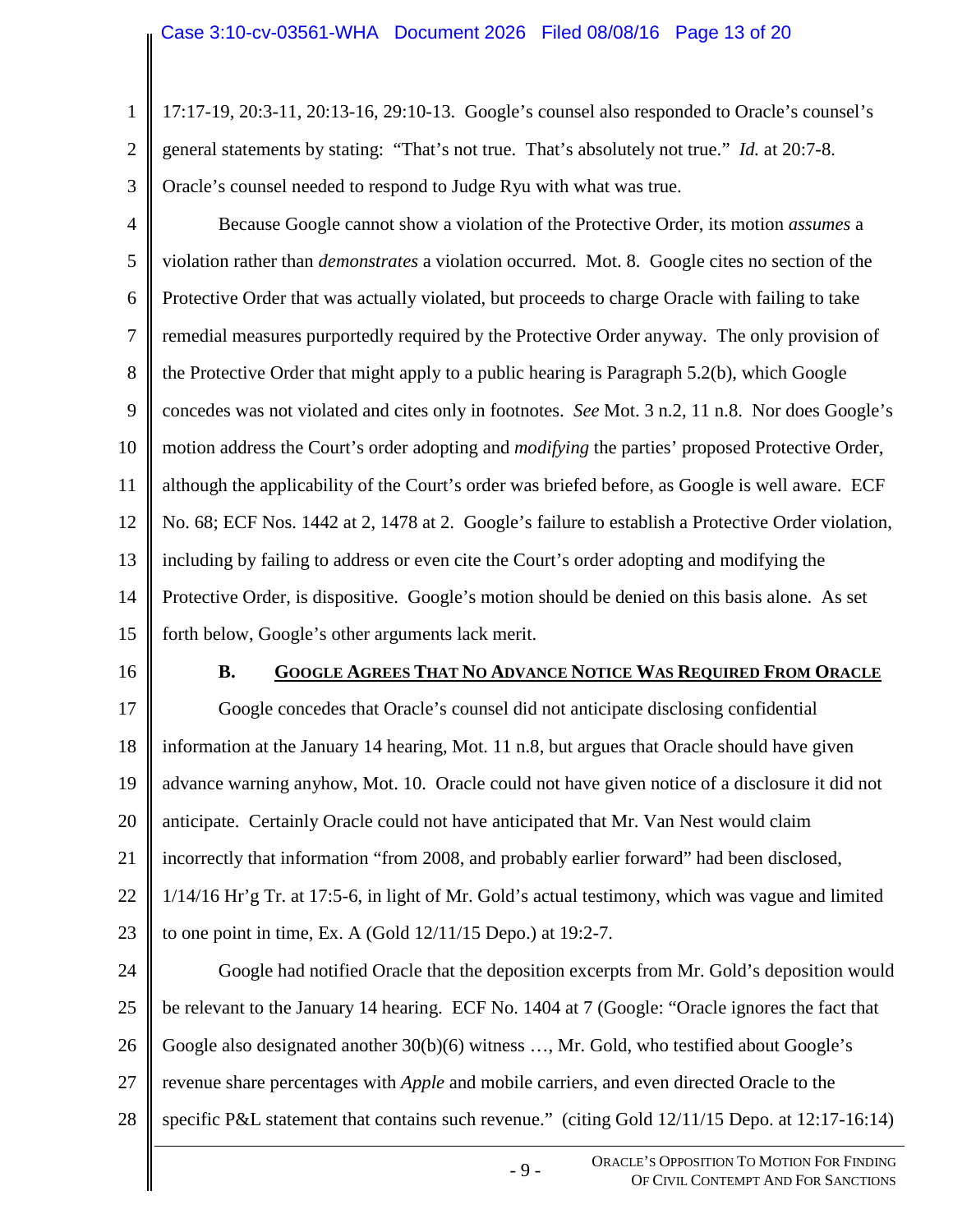#### Case 3:10-cv-03561-WHA Document 2026 Filed 08/08/16 Page 14 of 20

2 3 4 5 6 7 (emphasis added)). If Google did not want the deposition discussed at the hearing, it should not have mischaracterized its contents at the hearing. Google's counsel referenced the deposition seven times, and put the exact content of the deposition at issue before Oracle mentioned it even once. 1/14/16 Hr'g Tr. at 16:14-16, 16:14-16, 17:1-5, 17:17-19, 20:3-11, 20:13-16, 29:10-13. Moreover, Google's counsel argued to Judge Ryu that Ms. Hurst had inaccurately described the testimony. *Id.* at 20:3-8. That Oracle had a duty under the Protective Order or otherwise to notify Google that it planned to respond to Google's arguments does not seem reasonable.

8 9 10 11 12 13 14 15 16 17 The terms of the Protective Order provide Google no support. Paragraph 5.2(b) of the Protective Order provides: "Parties shall give the other parties notice if they *reasonably expect* a deposition, hearing or other proceeding to include Protected Material so that the other parties can ensure that only authorized individuals who have signed the 'Acknowledgment and Agreement to be Bound' (Exhibit A) are present at those proceedings." ECF No. 66 ¶ 5.2(b) (emphasis added). Google planned to rely on confidential information at the January 14 hearing, gave no advance warning, made no effort to exclude unauthorized individuals from the courtroom, and sought no prophylactic relief. Instead, Google referenced the information repeatedly, mischaracterized the testimony, claimed Oracle's counsel's statements were untrue, and now contends that Oracle was wrong to respond.

18 19 20 21 22 23 For Oracle's part, the specific statements in question were made in the course of the backand-forth argument at the January 14 hearing, in response to questions from the Court, and to correct inaccurate statements by Google's counsel. Oracle did not intend nor did its counsel reasonably expect that Oracle's arguments at the hearing would include Protected Material. Hurst Decl. ¶¶ 3-4, 8. Thus, it is clear under the plain language of the key provision of the Protective Order (¶ 5.2(b)) that there was no violation on Oracle's part.

24

25

26

1

## **C. REMEDIAL PROVISIONS IN THE PROTECTIVE ORDER ARE INAPPLICABLE**

## **1. THE PROTECTIVE ORDER AND UNDISPUTED FACTS REQUIRED NO ACTION WITH RESPECT TO THE PUBLIC**

27 28 Citing Paragraph 12 of the Protective Order, and even though multiple Google representatives attended the hearing, Google argues that Ms. Hurst violated the Protective Order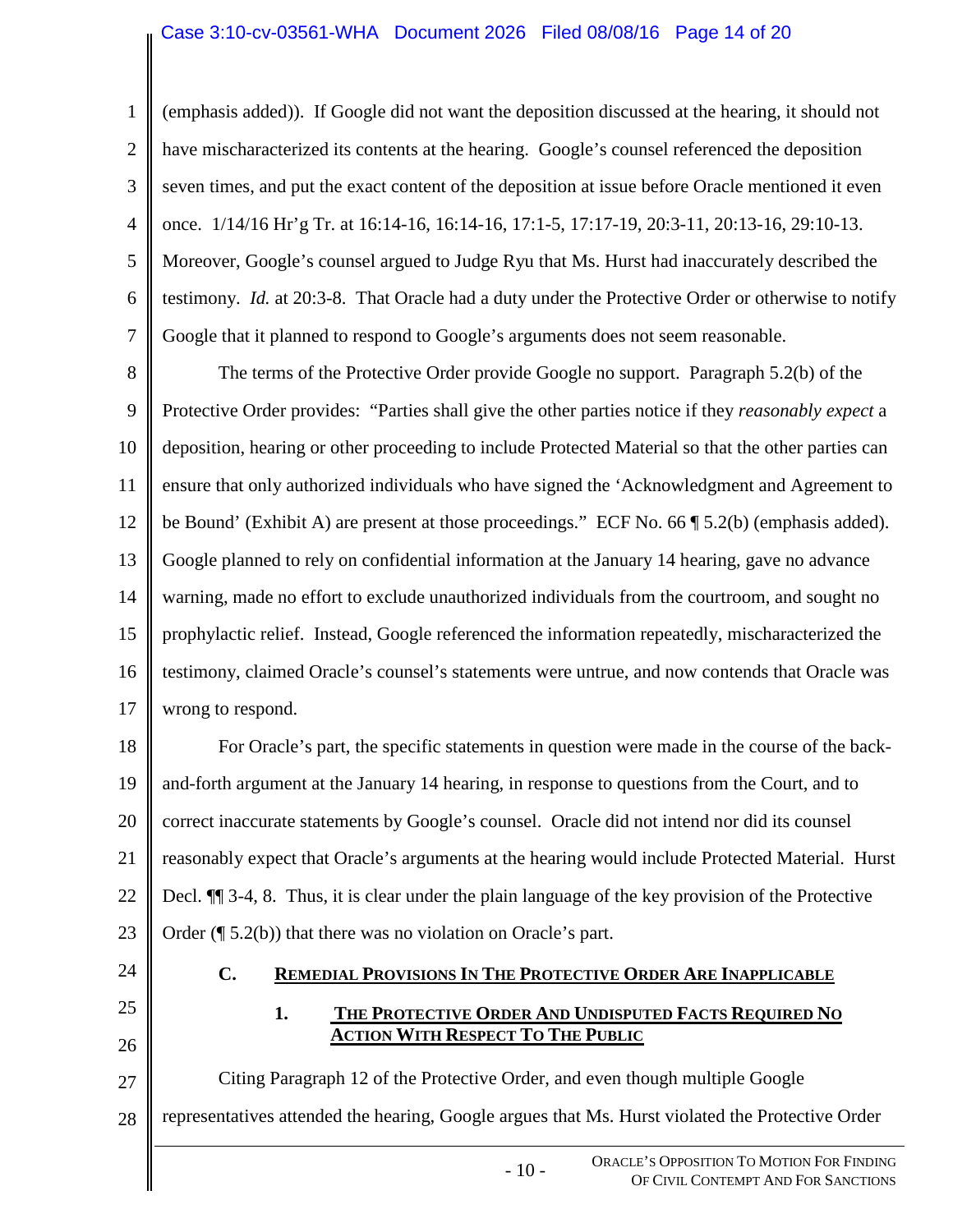#### Case 3:10-cv-03561-WHA Document 2026 Filed 08/08/16 Page 15 of 20

1 2 because she "kept to herself" that that the public was present. *See* Mot. 8, 9, 10-11. Google's team could see for themselves that the public was present in the courtroom.

- 3 4 5 6 7 8 9 10 11 12 Google asserts that Oracle's counsel was obligated under ¶ 12 of the Protective Order to "immediately notify" Google of a reporter's presence, inform the reporter of the terms of the Protective Order, and request that the reporter execute an Acknowledgment and Agreement to be Bound by the Protective Order. Mot. 8. Google's argument is predicated on the unproven claim that a violation of the Protective Order had occurred. Not only was there no violation, but Oracle's counsel had no reason to believe there had been a violation. In any event, at the time Google contends that Oracle's counsel should have been asking a reporter to sign the Protective Order, ECF No. 66 ¶ 12, the Court had just rejected Google's request to seal the transcript. At that time, Oracle had no reason to take any remedial steps and certainly was not required to impose the Protective Order upon a journalist.
- 13

### **2. ORACLE WAS NOT REQUIRED TO TAKE ACTION WITH THE COURT**

14 15 16 17 18 19 20 21 22 Google also claims that Oracle's counsel should be held in contempt because she and others purportedly did not fully cooperate in its requests that information be sealed. As Google acknowledges, however, Oracle never opposed any request to seal or motion for reconsideration after the motion to seal was denied. To the contrary, Oracle "took no position" with respect to the requests. See ECF Nos. 1442 & 1478.<sup>5</sup> Oracle took no position on Google's motions because the information Google sought to seal was not Oracle information and thus Oracle had no basis to argue it was confidential. The Protective Order does not require Oracle to join or stipulate to a motion. *See* Mot. 4-5, 8-10. Oracle did not oppose or hinder Google's motion to seal and to seek reconsideration of its motion to seal, which the Court initially denied.<sup>6</sup>

23 24 25 26 27 28 Though Google relies on ¶ 12 of the Protective Order, nothing in that Order contemplates or requires remedial measures *directed at the Court*, such as a motion to seal. There can be no unauthorized disclosure to the Court. *See* ECF No. 66 ¶¶ 7.2(d), 7.3(d) (authorizing disclosure to "the court and its personnel"). Nor is there any requirement to notify Google of a disclosure to 5 Google "state[d] no position" as to information designated by Oracle. *E.g.,* ECF No. 1560 at 4. <sup>6</sup> Moreover, Google included attacks against Oracle and its counsel that Oracle could not possibly have joined. *See, e.g.*, ECF No. 1438 at 2 ("Oracle improperly disclosed" information).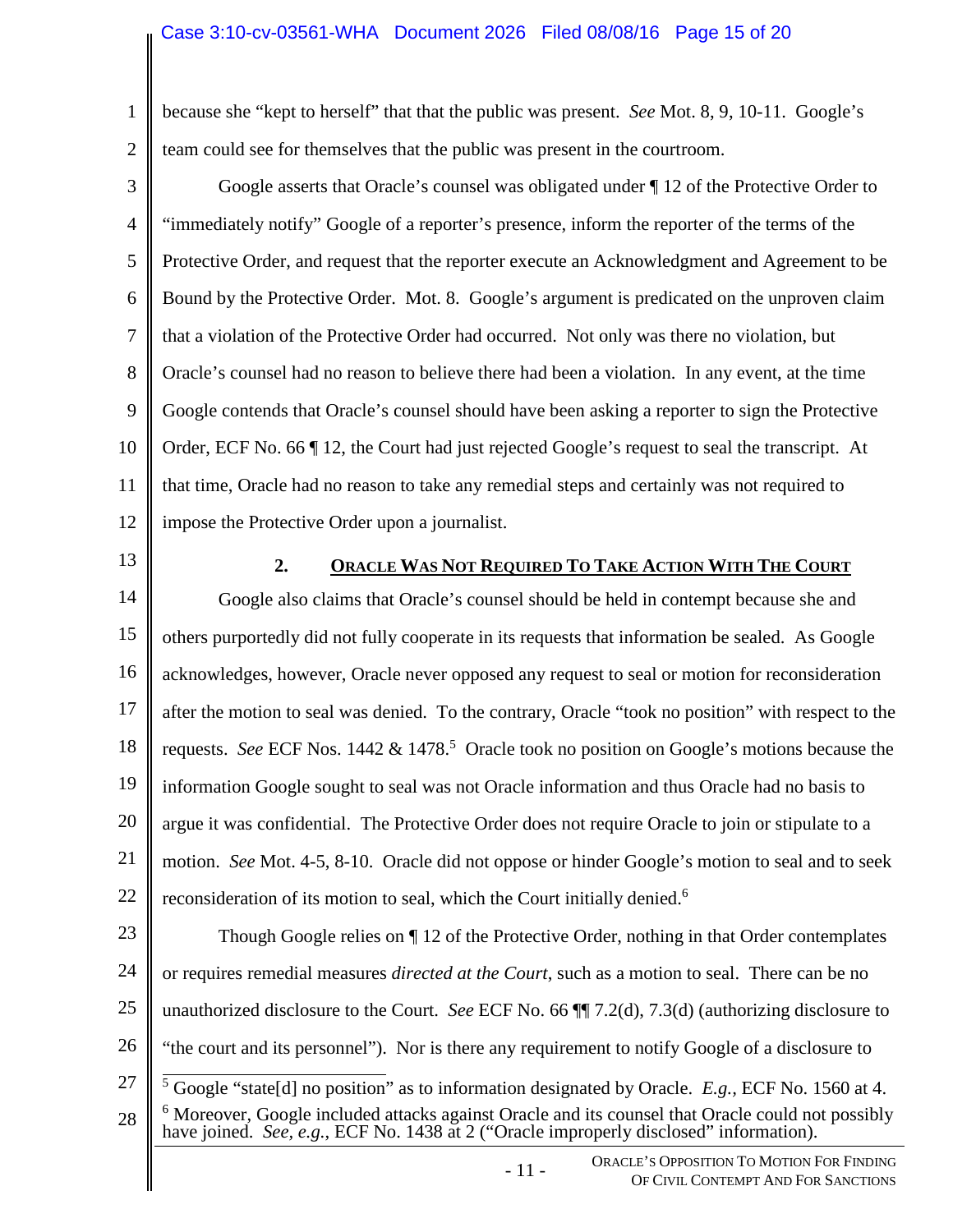1 2 3 4 5 the Court  $(\P 12(a))$ , or to "retrieve all unauthorized copies [from the Court]" (there were no copies to retrieve) ( $\parallel$  12(b)), or to inform the Court of the terms of the Protective Order ( $\parallel$  12(c)), or request the Court to execute the Acknowledgment and Agreement to be Bound (¶ 12(d)). ECF No. 66 ¶ 12. Accordingly, Oracle complied with the Protective Order. It did not oppose or attempt to hinder Google's motion to seal or reconsideration of the motion's denial at any point.

6

# **IV. GOOGLE FAILS TO MEET THE HIGH BURDEN REQUIRED TO PROVE CONTEMPT**

7 8 9 10 11 12 13 14 15 16 17 18 There was no violation of the Protective Order, and Google has presented no legal or factual basis for concluding that "clear and certain" contempt occurred, *Imageware, Inc.*, 219 F.3d at 797, especially since "[a]ny doubts" on that point must be resolved in favor of Oracle, *M. Seven Sys. Ltd.*, 2014 WL 3942200, at \*4; 7 *Moore's Federal Practice* § 37.51[7][b], at 37-109. In this case there is at least substantial doubt regarding the application of the Protective Order to statements in open court when there was no obligation to give notice under  $\P$  5.2(b), and the confidential information was in pre-hearing briefing. Moreover, the facts and circumstances, including Google's failures to object, the Court's rejection of Google's requests to seal, and the manner in which the statements at issue came up at the January 14 hearing, all show that there is no clear and convincing evidence of contempt. Google's inability to cite any directly supportive legal authority, or any case in which a party has sought a finding of contempt based on similar statements made in open court, also fatally undercuts its claim for contempt.

19

20

#### **A. DISAGREEMENTS REGARDING APPLICATION OF THE PROTECTIVE ORDER CONFIRM THAT A CONTEMPT CITATION IS NOT APPROPRIATE**

21 22 23 24 25 26 27 28 Even assuming, *arguendo*, there was a violation of the Protective Order, Google has failed to meet its burden to establish by clear and convincing evidence a specific and definite violation of an unambiguous order. *See Dyer*, 322 F.3d at 1190-91. Courts have repeatedly rejected findings of civil contempt when a reasonable interpretation of the language of the order at issue would not cover the accused conduct. Indeed, numerous decisions finding contempt have been reversed precisely on that basis. *See, e.g., Imageware*, 219 F.3d at 797 (reversing contempt finding because "a reasonable person could have read the order as a whole" not to prohibit party's conduct); *United States v. Saccoccia*, 433 F.3d 19, 29 (1st Cir. 2005) (reversing contempt finding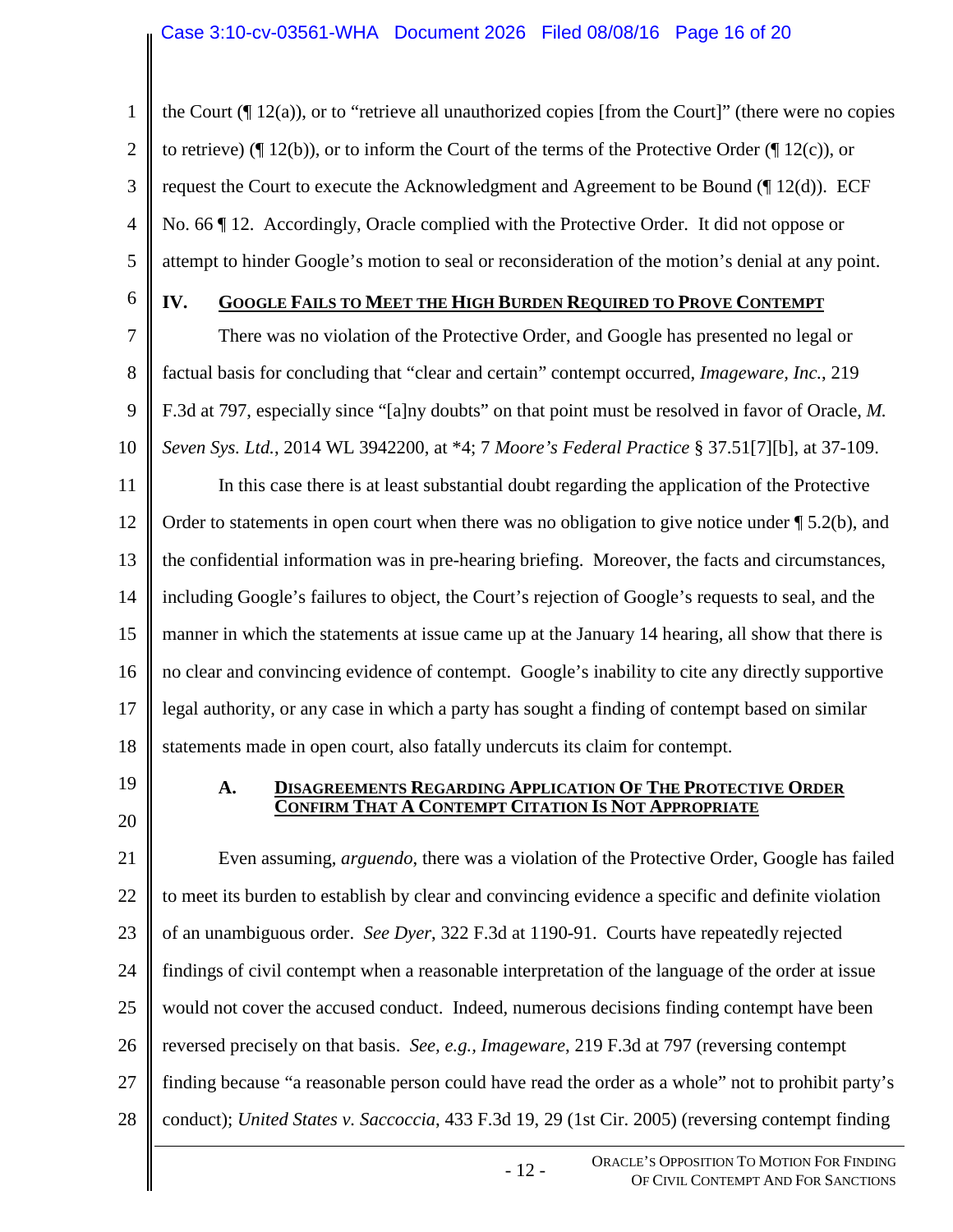#### Case 3:10-cv-03561-WHA Document 2026 Filed 08/08/16 Page 17 of 20

1 2 3 4 5 because "the Order, when issued, could have been interpreted in various ways"); *see also Vertex*, 689 F.2d at 891 (finding no contempt where parties' "interpretation was not unreasonable"); *Biovail Labs., Inc. v. Anchen Pharms., Inc.*, 463 F. Supp. 2d 1073, 1080-81 (C.D. Cal. 2006) (denying contempt motion based on protective order where provision could be reasonably interpreted as not covering the accused conduct).

6 7 8 9 10 11 12 13 14 These cases establish that contempt cannot be based on an order susceptible to two reasonable readings, one of which does not cover the accused conduct. Here, there is at least substantial doubt regarding the application of the Protective Order to statements made at a court hearing, when there was no requirement or ability to give advance notice under ¶ 5.2(b). The hearing had not been closed, and ¶ 5 of the Court's Order approving the Protective Order governed. ECF No. 68. The statements made in court during the back-and-forth of argument were directly relevant to the issues and arguments raised by Google, responsive to Judge Ryu's questions, and necessary to correct inaccurate statements made by Google's counsel, which Oracle had no reason to expect would be made. Hurst Decl. ¶¶ 6-9.

15 16 17 18 19 The absence of clear and convincing evidence of a violation of contempt is underscored by additional facts. First, as discussed above, Google *itself* did not object to the disclosure of what it now calls the "Google Confidential Information," and cannot now use it as a springboard for holding Oracle's counsel in contempt. Judge Ryu twice declined to seal the Apple Information, and there is no question the statements were relevant to the issues being argued.

20

#### **B. GOOGLE CITES NO SUPPORTING AUTHORITY**

21 22 23 24 25 26 27 28 As noted above, Google cites no case in which (1) any court has based a contempt citation on a protective order violation arising out of a statement made at a hearing in open court, or (2) anyone even attempted to obtain such relief. Nor does Google cite any case in which an attorney was found to have violated a protective order based on a statement made in court. Instead, Google cites a handful of cases that it characterizes as "similar" to this one. *See*  Mot. 14  $\&$  n.10. The cases cited by Google are anything but "similar." The conduct in those cases is starkly different from the facts of this case. In *Beam Sys. Inc. v. Checkpoint Sys*.*, Inc.*, No. CV95-4068-RMT (AJWx) 1997 U.S. Dist. LEXIS 8812 (C.D. Cal. Feb. 5, 1997), for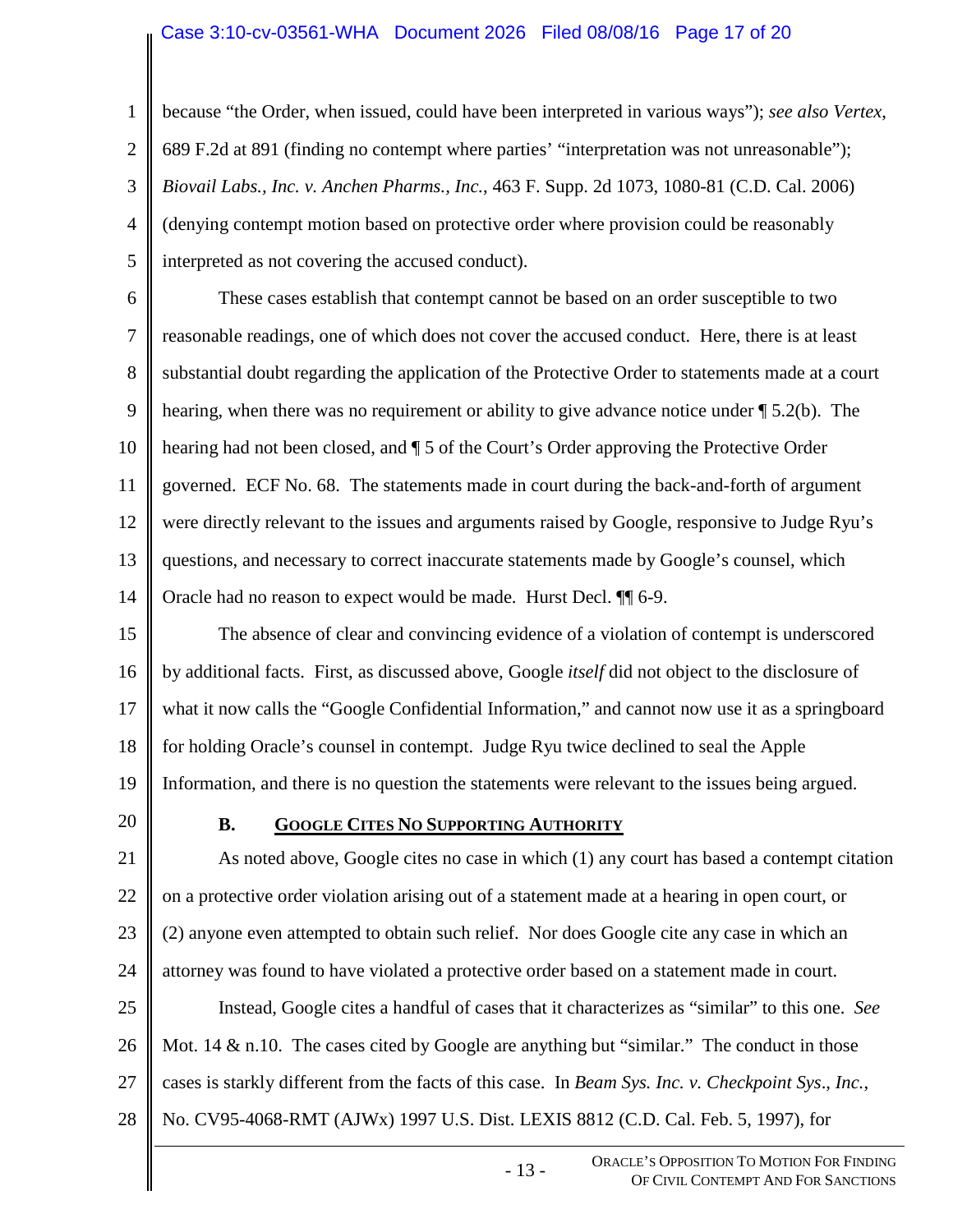$\mathsf{II}$ 

 $\parallel$ 

| $\mathbf{1}$   | example, the parties' protective order required that any person selected by plaintiffs to serve as a                                                                                                                                                                                        |
|----------------|---------------------------------------------------------------------------------------------------------------------------------------------------------------------------------------------------------------------------------------------------------------------------------------------|
| $\overline{2}$ | consultant or testifying expert, and to whom defendants' proprietary software and related                                                                                                                                                                                                   |
| 3              | materials would be disclosed, be "independent." The court found that plaintiffs violated the                                                                                                                                                                                                |
| $\overline{4}$ | protective order and imposed sanctions on them because they disclosed defendants' proprietary                                                                                                                                                                                               |
| 5              | software to an expert that had done hundreds of thousands of dollars' worth of business with                                                                                                                                                                                                |
| 6              | plaintiffs and thus was not independent. Similarly, the court in Bradford Techs., Inc. v. NCV                                                                                                                                                                                               |
| 7              | Software.com, No. C 11-40621 EDL, 2013 U.S. Dist. LEXIS 1592, at *20-21 (N.D. Cal. Jan. 3,                                                                                                                                                                                                  |
| 8              | 2013), held plaintiff and his attorneys in contempt and imposed sanctions on them after plaintiff's                                                                                                                                                                                         |
| 9              | attorneys admitted they breached the parties' protective order by turning over defendants'                                                                                                                                                                                                  |
| 10             | "attorneys' eyes only" source code to defendants' direct competitor, the plaintiff. The other                                                                                                                                                                                               |
| 11             | decisions cited in the Motion are equally inapposite. <sup>7</sup>                                                                                                                                                                                                                          |
| 12             | The absence of authority resembling this case is unsurprising given case law addressing                                                                                                                                                                                                     |
| 13             | public access to hearings. See, e.g., Riel v. Ayers, No. CIV, S-01-0507 LKK/KJM, 2010 WL                                                                                                                                                                                                    |
| 14             | 3835798, at *4 (E.D. Cal. Sept. 30, 2010) ("there is a presumption of public access to civil                                                                                                                                                                                                |
| 15             | proceedings"); see also ECF No. 540 ("The United States district court is a public institution, and                                                                                                                                                                                         |
| 16             | the workings of litigation must be open to public view. Pretrial submissions are a part of trial.");                                                                                                                                                                                        |
| 17             | 4/19/2016 Hr'g Tr. at 7:6-23 (denying Google's motion to maintain revenue information under                                                                                                                                                                                                 |
| 18             | seal during trial); 2/24/2016 Hr'g Tr. at 5:19-6:25 (" I can't say never, but possibly one, maybe,                                                                                                                                                                                          |
| 19             | document in the whole case would ever be so important that we'd have to clear the courtroom. So                                                                                                                                                                                             |
| 20             | this miscellaneous stuff about proprietary information, especially if it's more than a year old,                                                                                                                                                                                            |
| 21             | come on. Don't do that. We're not going to clear the courtroom over and over again.").                                                                                                                                                                                                      |
| 22             | V.<br>ORACLE AND ITS COUNSEL AT ALL TIMES ACTED IN GOOD FAITH                                                                                                                                                                                                                               |
| 23             | Oracle acted under a good faith and reasonable interpretation of the Court's order                                                                                                                                                                                                          |
| 24             | <sup>7</sup> See Harmston v. City & County of S.F., 2008 U.S. Dist. LEXIS 9622 (N.D. Cal. Jan. 29, 2008)                                                                                                                                                                                    |
| 25             | (finding contempt for disclosing materials outside of court proceedings); Colaprico v. Sun<br>Microsystems, Inc., 1994 U.S. Dist. LEXIS 21853 (N.D. Cal. Aug. 22, 1994) (finding contempt                                                                                                   |
| 26             | for failing to return confidential documents or certify their destruction following close of<br>litigation); Falstaff Brewing Corp. v. Miller Brewing Co., 702 F.2d 770 (9th Cir. 1983) (affirming                                                                                          |
| 27             | civil contempt and sanctions based on failure to return documents as required by protective<br>order); Apple, Inc. v. Samsung Elecs. Co., 2014 U.S. Dist. LEXIS 11778 (N.D. Cal. Jan. 29,<br>2014) (finding contempt where information was used against litigant's direct competitor); Life |
| 28             | Techs. Corp. v. Biosearch Techs., Inc., 2012 U.S. Dist. LEXIS 63974 (N.D. Cal. May 7, 2012)<br>(finding contempt where source code was disclosed to direct competitor).                                                                                                                     |
|                | ORACLE'S OPPOSITION TO MOTION FOR FINDING<br>$-14-$<br>OF CIVIL CONTEMPT AND FOR SANCTIONS                                                                                                                                                                                                  |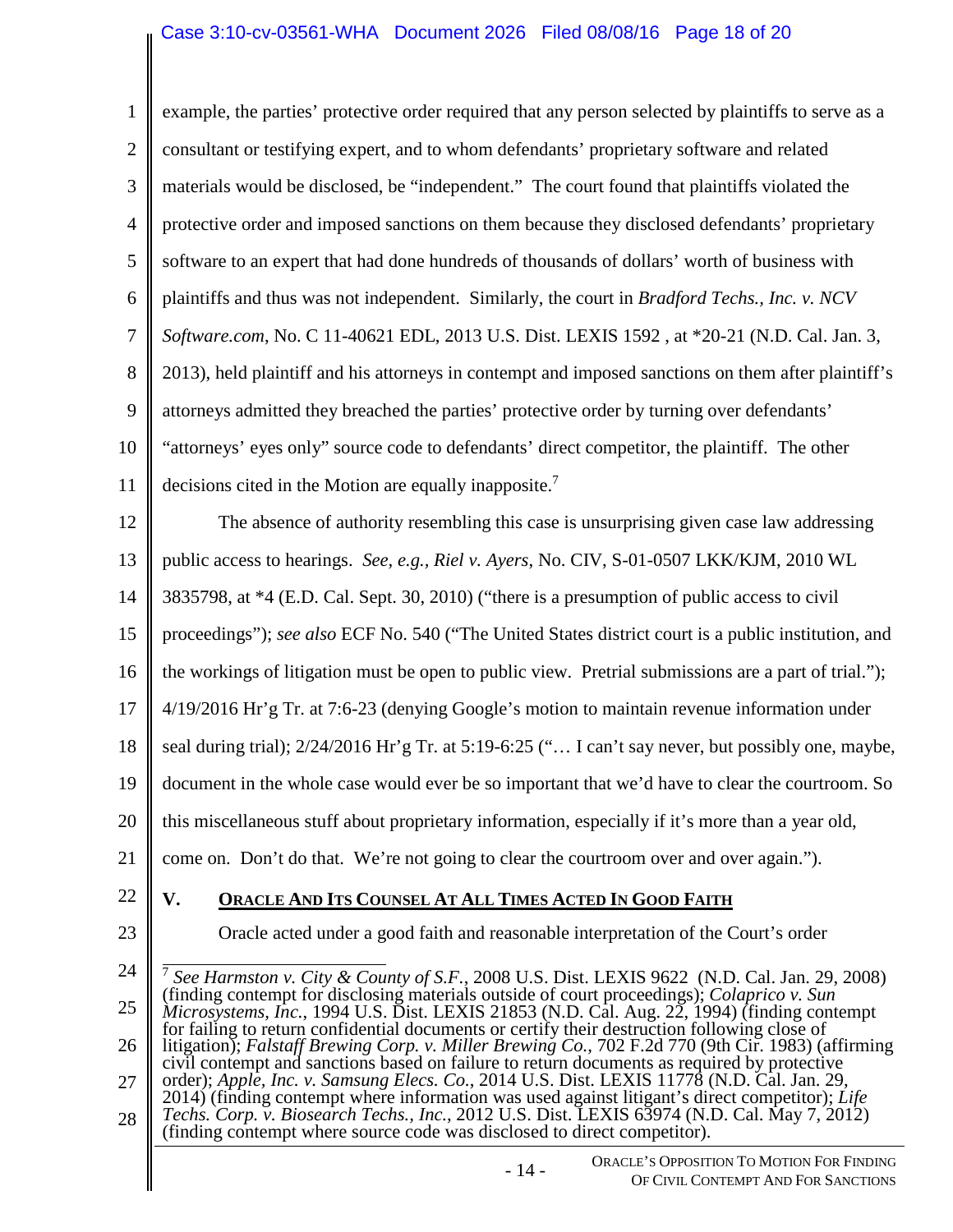| $\mathbf{1}$   | adopting and modifying the Protective Order. Dual-Deck, 10 F.3d at 695 ("[A] person should not                                                                                                                                                                                                |
|----------------|-----------------------------------------------------------------------------------------------------------------------------------------------------------------------------------------------------------------------------------------------------------------------------------------------|
| $\overline{2}$ | be held in contempt if his action appears to be based on a good faith and reasonable interpretation                                                                                                                                                                                           |
| 3              | of the court's order." (quotation marks and brackets omitted)). Oracle did not "obstruct"                                                                                                                                                                                                     |
| $\overline{4}$ | Google's efforts to seal, or do anything to further disseminate the information. See id.                                                                                                                                                                                                      |
| 5              | ("Substantial compliance with the court order is a defense to civil contempt  not vitiated by a                                                                                                                                                                                               |
| 6              | few technical violations." (quotation marks omitted)); Hurst Decl. $\P$ 10. <sup>8</sup> No further disclosure of                                                                                                                                                                             |
| $\tau$         | information occurred. Hurst Decl. ¶ 10; see O'M & Assocs., LLC v. Ozanne, No. 10-cv-2130,                                                                                                                                                                                                     |
| 8              | 2011 WL 2160938, at *5 (S.D. Cal. June 1, 2011) (rejecting contempt and Rule 37 sanctions on                                                                                                                                                                                                  |
| 9              | substantial compliance where "much financial information ha[d] been produced" and Plaintiff                                                                                                                                                                                                   |
| 10             | "wrongfully disclosed one item of confidential information."). Given Google's concession that                                                                                                                                                                                                 |
| 11             | no advance notice was required, Mot. 11 n.8, any unanticipated disclosure at the January 14                                                                                                                                                                                                   |
| 12             | hearing was at worst a technical violation of the Protective Order because Google knew the                                                                                                                                                                                                    |
| 13             | subject matter of the hearing, had itself cited the confidential information in its briefing, and made                                                                                                                                                                                        |
| 14             | claims about the contents of the information in open court. See Dual-Deck, 10 F.3d at 695.                                                                                                                                                                                                    |
| 15             | The lengths to which Google is willing to stretch in its attempt to obtain a contempt                                                                                                                                                                                                         |
| 16             | citation are further illuminated by its implication that the statements in question were gratuitous                                                                                                                                                                                           |
| 17             | and ill-intentioned. That suggestion, which was more explicit in Google's prior filings and                                                                                                                                                                                                   |
| 18             | covered in the media, <sup>9</sup> is refuted by the transcript of the January 14 hearing. See pages 3-5 above.                                                                                                                                                                               |
| 19             | <b>CONCLUSION</b>                                                                                                                                                                                                                                                                             |
| 20             | The relief sought by Google is unprecedented. The Motion falls short of the clear and                                                                                                                                                                                                         |
| 21             | convincing evidence required by law, and there is no basis for any conclusion that Oracle or its                                                                                                                                                                                              |
| 22             | counsel acted in bad faith. Google's motion should be denied.                                                                                                                                                                                                                                 |
| 23             |                                                                                                                                                                                                                                                                                               |
| 24             | <sup>8</sup> The Motion's claim that Ms. Hurst sought to obstruct the sealing motion by noting that there                                                                                                                                                                                     |
| 25             | had been media reports regarding payments to Apple is wrong. Mot. 4. There were prior reports of the Apple revenue number (which Google does not deny). See, e.g., Greg Sterling, Financial<br>Analyst Affirms Google's \$1 Billion In "Default Search" Payments to Apple, Search Engine Land |
| 26             | (Feb. 11, 2013, 7:25 PM), http://searchengineland.com/financial-analyst-affirms-googles-1-<br>billion-in-default-search-payments-to-apple-148255. Second, Google's counsel made explicitly                                                                                                    |
| 27             | clear that he was not asking to seal the record on that point. See Jan. 14, 2016 Tr. at 30:12-18.                                                                                                                                                                                             |

27 28 9 *See* ECF No. 1457 (Google's Précis Re Sanctions) at 2 (referencing Oracle's counsel's "improper disclosure," "wrongdoing," "refus[al] to take responsibility for the violation," and "profound disregard for this Court's Protective Order.").